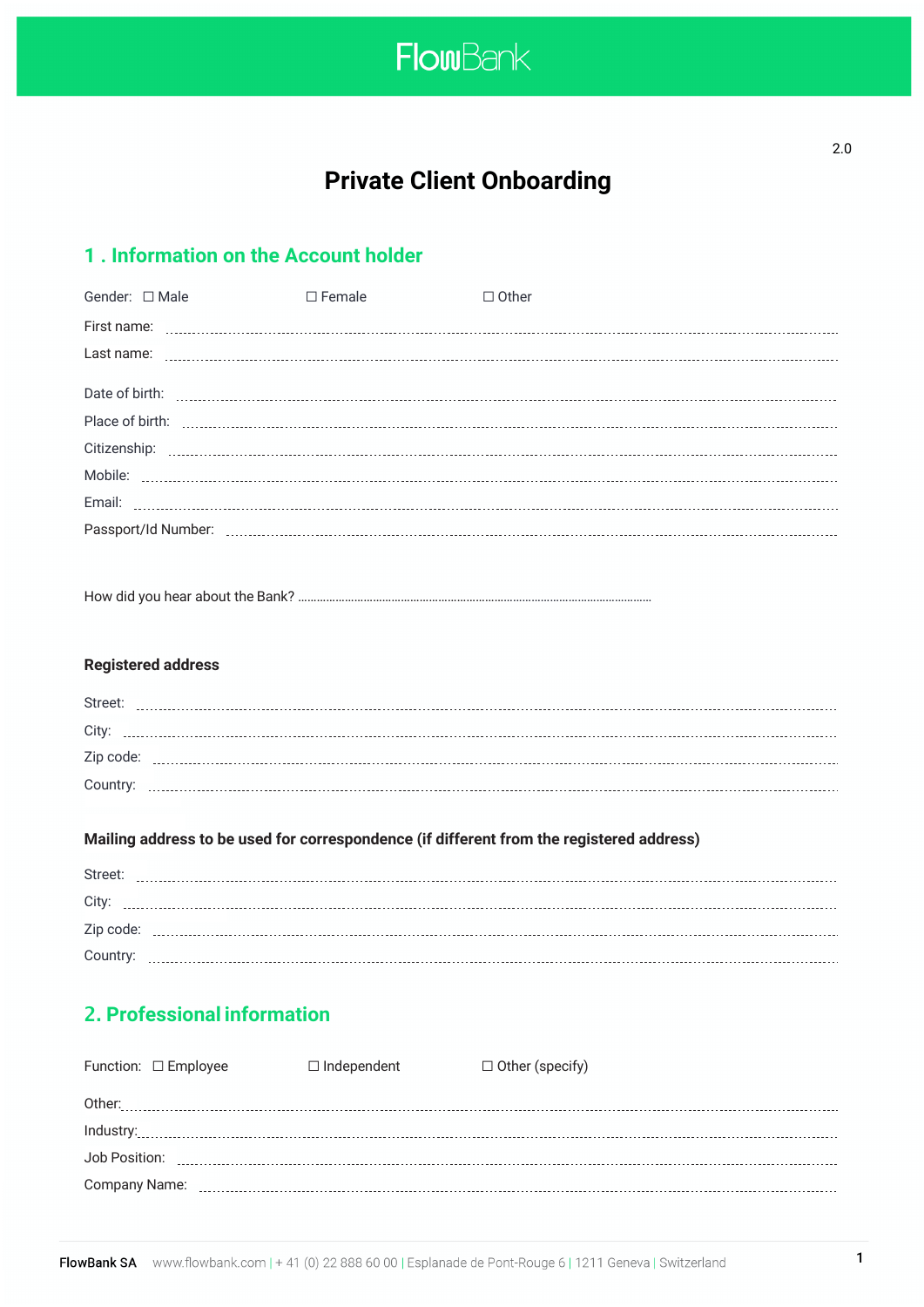

| Are you a PEP or do you have in your entourage a PEP <sup>1</sup> ?                                                      |
|--------------------------------------------------------------------------------------------------------------------------|
| $\Box$ No<br>$\Box$ Yes                                                                                                  |
|                                                                                                                          |
|                                                                                                                          |
| Source of the funds<br>$\Box$ Revenues<br>$\Box$ Savings                                                                 |
|                                                                                                                          |
|                                                                                                                          |
|                                                                                                                          |
| <b>3. Financial Information</b>                                                                                          |
| <b>Estimated annual income (CHF):</b>                                                                                    |
| $\Box$ 0 à 100'000<br>$\Box$ 100'001 - 500'000<br>$\Box$ 501'000 - 1'000'000<br>$\square$ > 1'000'001                    |
|                                                                                                                          |
| <b>Estimated wealth (CHF):</b>                                                                                           |
| $\Box$ 0 à 50000<br>$\Box$ 50'000 - 100'000<br>$\Box$ 501'000 - 1'000'000 $\Box$ > 1'000'001<br>$\Box$ 100'001 - 500'000 |
|                                                                                                                          |
|                                                                                                                          |
|                                                                                                                          |
|                                                                                                                          |
|                                                                                                                          |
| Trades Frequency:                                                                                                        |
| $\Box$ Monthly<br>$\Box$ Other:<br>$\Box$ Daily<br>$\square$ Weekly                                                      |
|                                                                                                                          |
| Asset class of investment :                                                                                              |
| $\Box$ Alternative Investments<br>$\Box$ Commodities<br>$\Box$ Bonds<br>$\Box$ Equities                                  |
|                                                                                                                          |

### <sup>1</sup> *Politically exposed persons*

*Close associate of politically exposed persons*

*Individuals who are or have been entrusted with prominent public functions by a foreign country, such as heads of state or of government, senior politicians at national level, senior government, judicial, military or political party officials at national level, and senior executives of state-owned corporations of national significance (foreign politically exposed persons);*

*Individuals who are or have been entrusted with prominent public functions at national level in Switzerland in politics, government, the armed forces or the judiciary, or who are or have been senior executives of state-owned corporations of national significance (domestic politically exposed persons);*

*Individuals who are or have been entrusted with a prominent function by an intergovernmental organization or international sports federations, such as secretaries general, directors, deputy directors and members of the board or individuals who have been entrusted with equivalent functions, (politically exposed persons in international organizations).*

*The family members and close associates who are closely connected to politically exposed persons either through their family or for social or professional reasons.*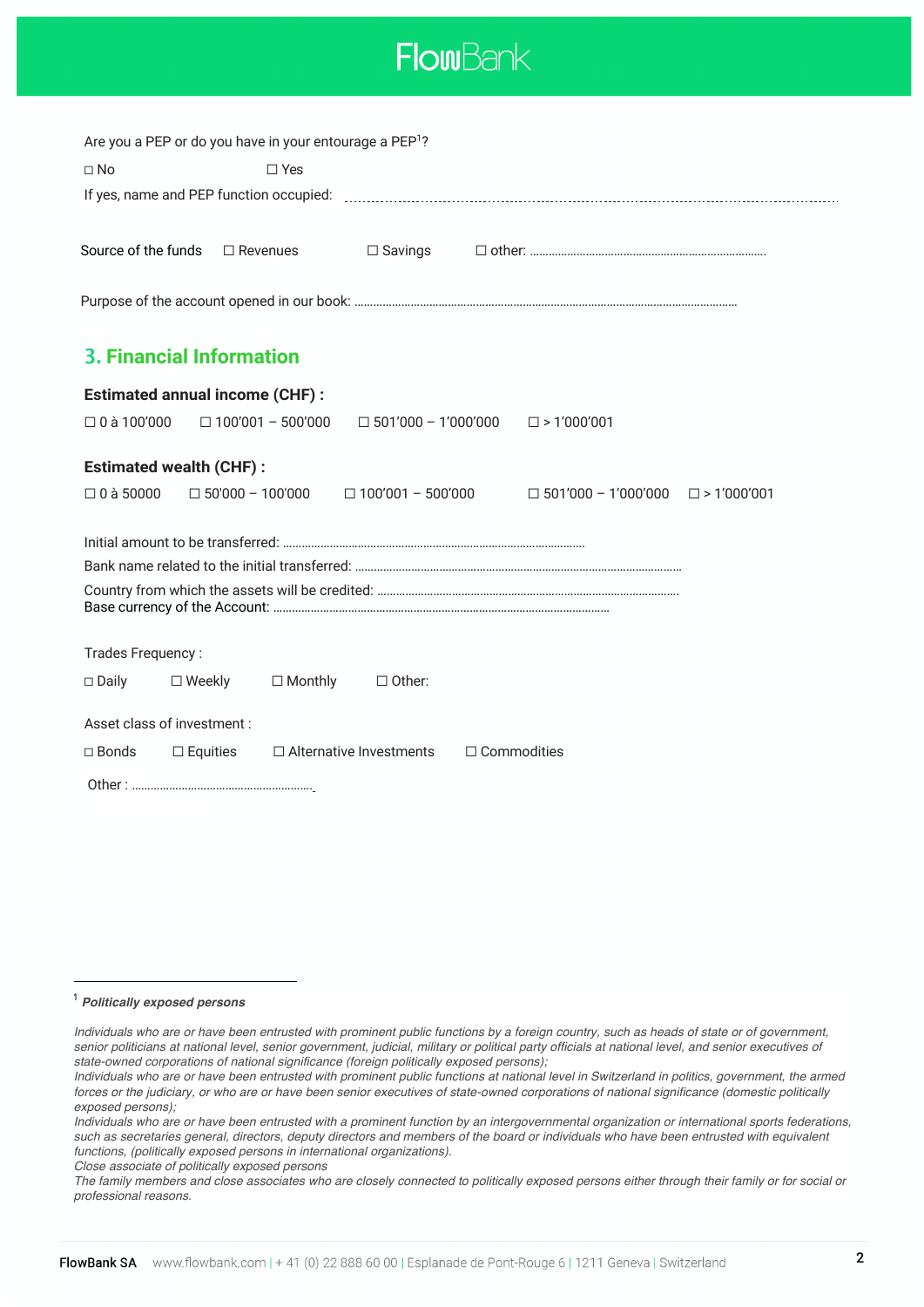

# **Form A (confirmation of the beneficial owner)**

# **Beneficial owner:**

☐ I certify that I am the beneficial owner of the assets and I undertake to inform the bank spontaneously of any changes in this respect.

In the case the beneficial owner of the assets deposited on the account is different from the account holder, please contact Customer Services

# 2. **Tax Information**

# **Confirmation of Residence for Tax Purposes (AEOI) and Declaration of U.S. Tax Status (FATCA)**

**Account Number: \_\_\_\_\_\_\_\_\_\_\_\_\_\_\_\_\_\_\_\_\_\_\_\_\_\_\_\_\_\_\_\_\_\_\_\_\_\_\_\_\_\_\_\_\_\_\_\_\_\_\_\_\_\_\_\_\_\_\_\_\_\_\_\_\_\_\_\_\_\_\_\_\_**

The regulations applicable under United States (U.S.) tax law relating to withholding as well as the *Agreement Between Switzerland and the United States of America for Cooperation to Facilitate the Implementation of FATCA* require FlowBank SA (hereinafter "the Bank") to determine whether the accounts related with the banking relationship above are U.S. or non-U.S. accounts for U.S. purposes. Further, the Swiss legislation implementing the OECD *Common Reporting Standard (CRS)*, including the *Swiss Federal Act on the International Automatic Exchange of Information in Tax Matters* (Swiss AEOI Act), and the AEOI Agreements between Switzerland and its partner jurisdictions require the Bank to collect information relating the Account Holder's residence for tax purposes. In accordance with the above-mentioned regulations, the undersigned Account Holder hereby declares and confirms the below certifications to the Bank.

Key terms are defined in the Glossary. Neither this document nor any related written or oral explanations constitute tax advice. The Bank recommends contacting a qualified tax advisor or the relevant tax authorities, if required.

# **1. Identification of the Account Holder**

The Bank reserves the right to reject this form if it contains information that contradicts details in its files.

| Last name:                  | First name: |
|-----------------------------|-------------|
| Residence address:          |             |
| Town/city and Postal code:  | Country:    |
| Date of birth (DD-MM-YYYY): |             |

# **2. US Tax Status Declaration of the Account Holder**

Please tick the appropriate boxes with regard to your above-mentioned account with the Bank:

| Are you a U.S. citizen?                                                                                                    |  | Yes | No. |
|----------------------------------------------------------------------------------------------------------------------------|--|-----|-----|
| (If you hold multiple citizenships, tick "yes" if one of them is U.S.)<br>Are you born in the U.S. (or a U.S. territory) ? |  | Yes | N٥  |
| The term U.S. territory includes amongst others, Guam, the<br>Commonwealth of Puerto Rico and the U.S. Virgin Islands.     |  |     |     |
| Are you a resident of the U.S. for U.S. tax purposes because:                                                              |  | Yes | No. |
| You are in possession of a U.S. Green Card (irrespective of<br>$\sim$<br>expiry date)?                                     |  | Yes | No. |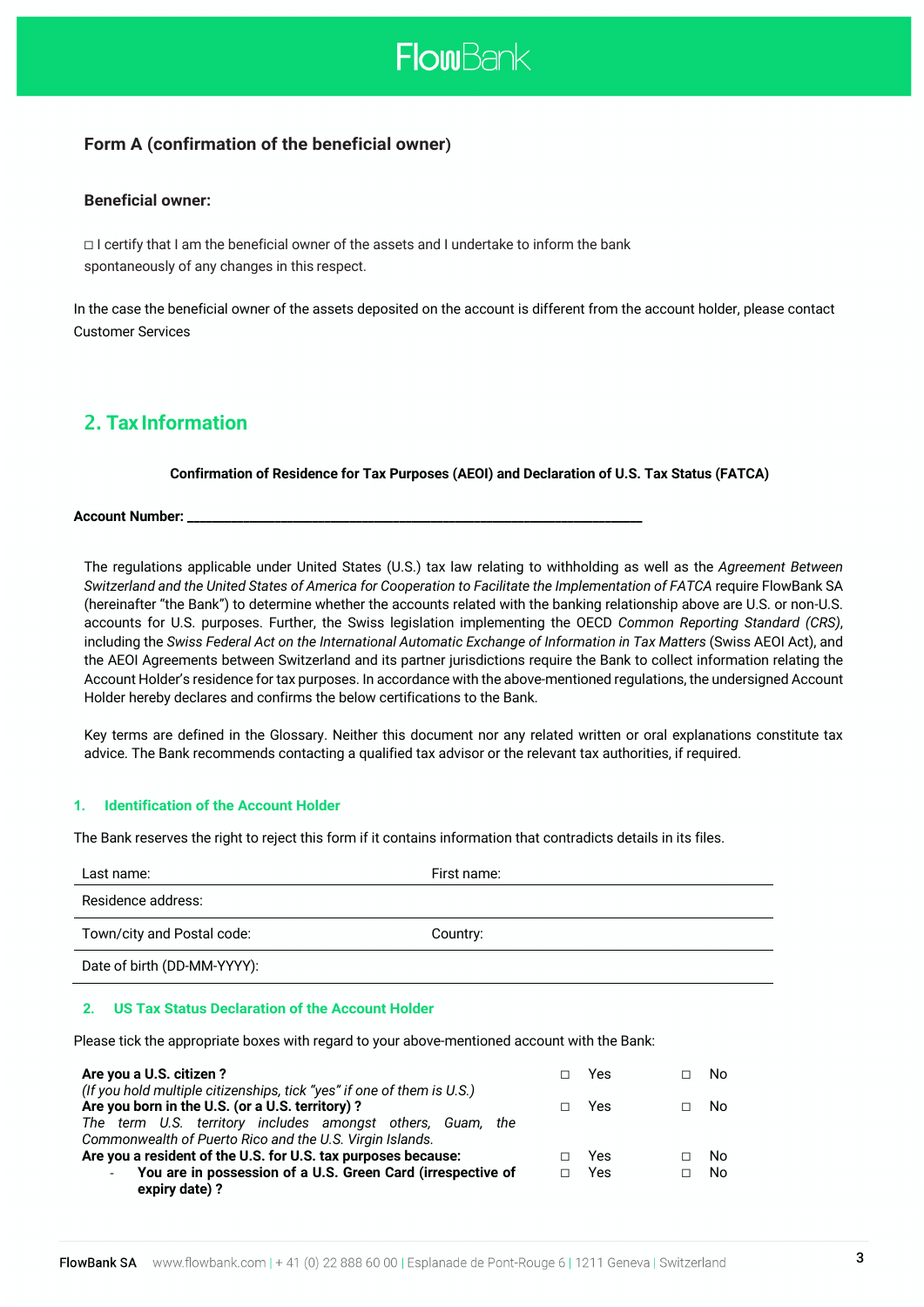

*A U.S. Green Card means a U.S. alien registration card as a lawful permanent resident issued by the U.S. Citizenship and Immigration Service (USCIS). An individual who, at any time during the calendar year, has been admitted to the U.S. as a lawful permanent resident is a resident alien for that year. An individual ceases to be a lawful permanent resident if the status was revoked or determined to have been abandoned.*

|        | You meet the substantial presence test?                              |                                                                                          |         |   | Yes |  | No  |
|--------|----------------------------------------------------------------------|------------------------------------------------------------------------------------------|---------|---|-----|--|-----|
|        | To meet the substantial presence test, you must have been physically |                                                                                          |         |   |     |  |     |
|        | present in the U.S. on at least:                                     |                                                                                          |         |   |     |  |     |
|        | 31 days during the current year, and<br>а.                           |                                                                                          |         |   |     |  |     |
|        | 183 days during the 3-year period that includes the current<br>b.    |                                                                                          |         |   |     |  |     |
|        | year and the 2 years immediately before. To satisfy the              |                                                                                          |         |   |     |  |     |
|        | 183 days requirement, count:                                         |                                                                                          |         |   |     |  |     |
|        | year, and                                                            | All of the days you were present in the current                                          |         |   |     |  |     |
|        | ٠                                                                    | One-third of the days you were present in the first<br>year before the current year, and |         |   |     |  |     |
|        | $\bullet$                                                            | One-sixth of the days you were present in the                                            |         |   |     |  |     |
|        |                                                                      | second year before the current year.                                                     |         |   |     |  |     |
|        | If you meet the substantial presence test, but left the U.S.         |                                                                                          |         |   | Yes |  | No. |
|        | during this calendar year, is your residence still temporarily       |                                                                                          |         |   |     |  |     |
|        | or permanently in the U.S.?                                          |                                                                                          |         |   |     |  |     |
|        | Of any other reason?                                                 |                                                                                          |         | П | Yes |  | No  |
| Please | state                                                                | the                                                                                      | reason: |   |     |  |     |
|        |                                                                      |                                                                                          |         |   |     |  |     |

#### **I hereby certify that:**

☐ **I am a U.S. person for U.S. tax purposes and will provide an IRS Form W-9**

#### **3. Country(ies)/Jurisdiction(s) of Residence for Tax Purposes and related Taxpayer Identification Numbers or functional equivalents (TINs)**

Please complete the following table indicating:

- All countries/jurisdictions where you are resident for tax purposes; and
- Your TIN for each country/jurisdiction indicated.

Each country/jurisdiction has its own rules for defining tax residence, as well as rules governing the formats of TINs (or equivalent). Please refer to the following OECD websites to determine your tax residence and to find your TIN (or equivalent): http://www.oecd.org/tax/automatic-exchange/crs-implementation-and-assistance/tax-residency/ http://www.oecd.org/tax/automatic-exchange/crs-implementation-and-assistance/tax-identification-numbers/

|    | Country/jurisdiction of residence for<br>tax purposes | TIN | If no TIN available enter reason<br>A, B, C or D |
|----|-------------------------------------------------------|-----|--------------------------------------------------|
|    |                                                       |     |                                                  |
| L. |                                                       |     |                                                  |
| З. |                                                       |     |                                                  |

If you are unable to provide your TIN for a specific country/jurisdiction of residence for tax purposes, please include the appropriate reason A, B, C or D in the right column of the table above:

**Reason A**: The country/jurisdiction of residence for tax purposes does not assign TINs to its residents.

**Reason B**: The Account Holder is a new resident and his/her TIN is not issued yet (please note that the TIN must be submitted within 90 days).

**Reason C**: Despite the country/jurisdiction of residence for tax purposes generally issuing TINs, the Account Holder is not required to obtain a TIN.

\_\_\_\_\_\_\_\_\_\_\_\_\_\_\_\_\_\_\_\_\_\_\_\_\_\_\_\_\_\_\_\_\_\_\_\_\_\_\_\_\_\_\_\_\_\_\_\_\_\_\_\_\_\_\_\_\_\_\_\_\_\_\_\_\_\_\_\_\_\_\_\_\_\_\_\_\_\_\_\_\_\_\_\_\_\_\_\_\_\_\_\_\_\_\_\_\_\_\_\_\_\_\_\_\_\_\_\_\_\_\_\_\_\_\_\_\_\_\_\_\_\_\_

**Reason D**: The Account Holder is otherwise unable to provide a TIN. Please specify the reason:

\_\_\_\_\_\_\_\_\_\_\_\_\_\_\_\_\_\_\_\_\_\_\_\_\_\_\_\_\_\_\_\_\_\_\_\_\_\_\_\_\_\_\_\_\_\_\_\_\_\_\_\_\_\_\_\_\_\_\_\_\_\_\_\_\_\_\_\_\_\_\_\_\_\_\_\_\_\_\_\_\_\_\_\_\_\_\_\_\_\_\_\_\_\_\_\_\_\_\_\_\_\_\_

<sup>☐</sup> **I am not a U.S. Person for U.S. tax purposes**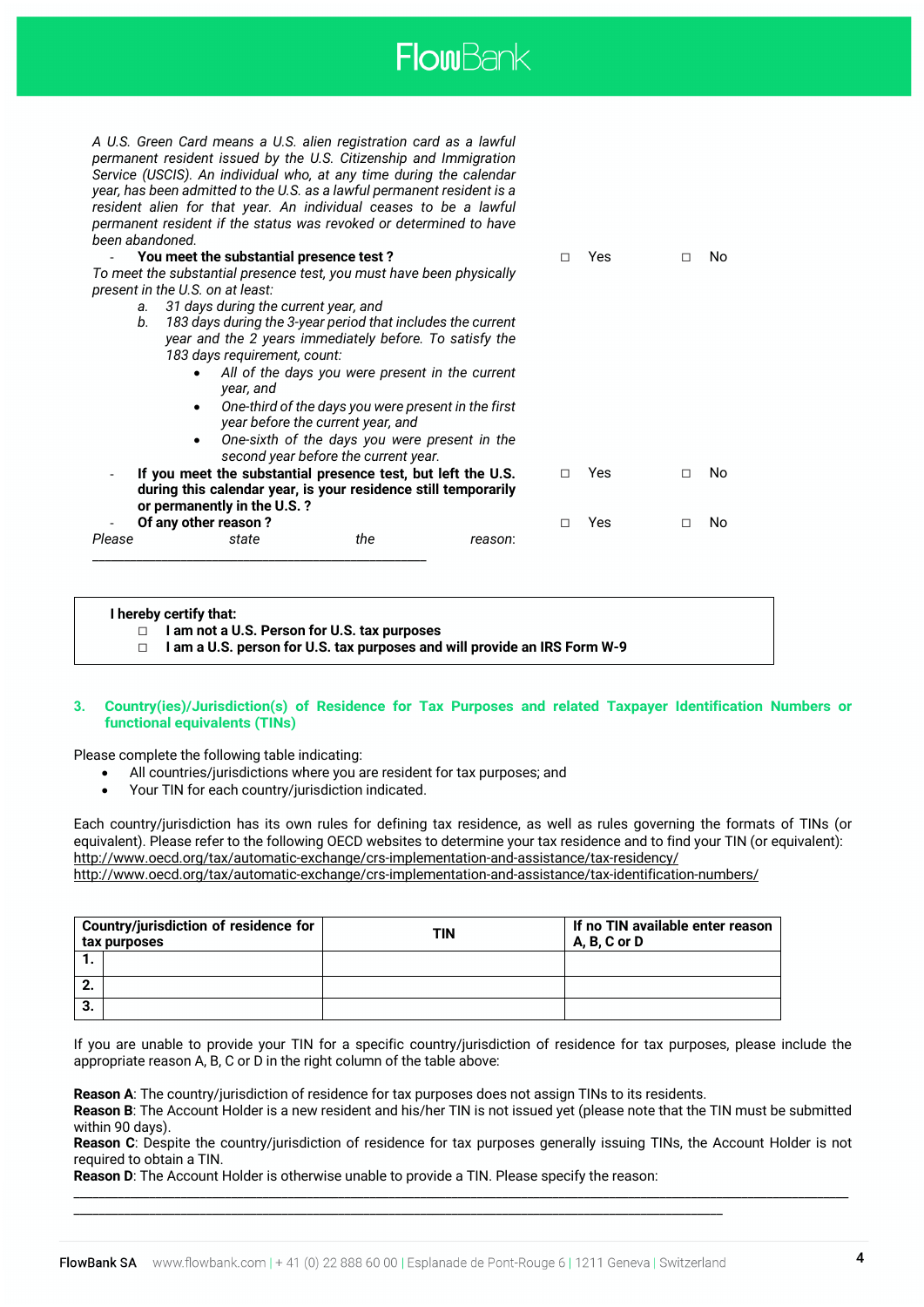

**By signing this form, I certify that I am resident for tax purposes only in the country(ies)/jurisdiction(s) listed above.**

#### **4. Change in Circumstances**

For the duration of the contractual relationship with the Bank, the Account Holder hereby confirms that he/she undertake to notify the Bank within 30 days on his/her own initiative, if the status for U.S. tax purposes and/or his/her country(ies)/jurisdiction(s) of residence for tax purposes changes. If any certification made on this form becomes incorrect, the Account Holder agrees that he/she will submit a new form and/or further necessary forms and documentation within 90 days after such change in circumstances.

In case of any change in circumstances, the Account Holder further affirms that he/she is aware that the above mentioned relationship with the Bank may be terminated, if he/she fails to comply with his/her obligation to submit the relevant documentation required to determine whether the account is U.S. or non-U.S. for tax purposes and/or the Account Holder's country(ies)/jurisdiction(s) of residence for tax purposes.

#### **5. Declaration and Signature**

By signing this form below, the Account Holder acknowledges and confirms that:

- 1. The supplied information is covered by the full provisions of the terms and conditions of the Account Holder's relationship with FlowBank SA setting out how the information may be used and shared.
- 2. The information contained in this form and information regarding the above mentioned bank account may be reported to the tax authorities in Switzerland and exchanged with tax authorities of other countries in which the Account may be resident for tax purposes where those countries have entered into agreements to exchange financial account information with Switzerland.
- 3. All statements made and confirmations given in this form are to the best of his/her knowledge and belief true, correct and complete.
- 4. The Account Holder is aware that based on Article 35 of the Swiss AEOI Act, willfully providing incorrect information on a self-certification, not notifying the Bank about any change in circumstances or providing incorrect information about any change in circumstances is subject to penalty.

\_\_\_\_\_\_\_\_\_\_\_\_\_\_\_\_\_\_\_\_\_\_\_\_\_\_\_\_\_\_\_\_\_\_\_\_\_\_ \_\_\_\_\_\_\_\_\_\_\_\_\_\_\_\_\_\_\_\_\_\_\_\_\_\_\_\_\_\_\_\_\_\_\_\_\_\_\_\_

Place and Date (DD-MM-YYYY) Signature of the Account Holder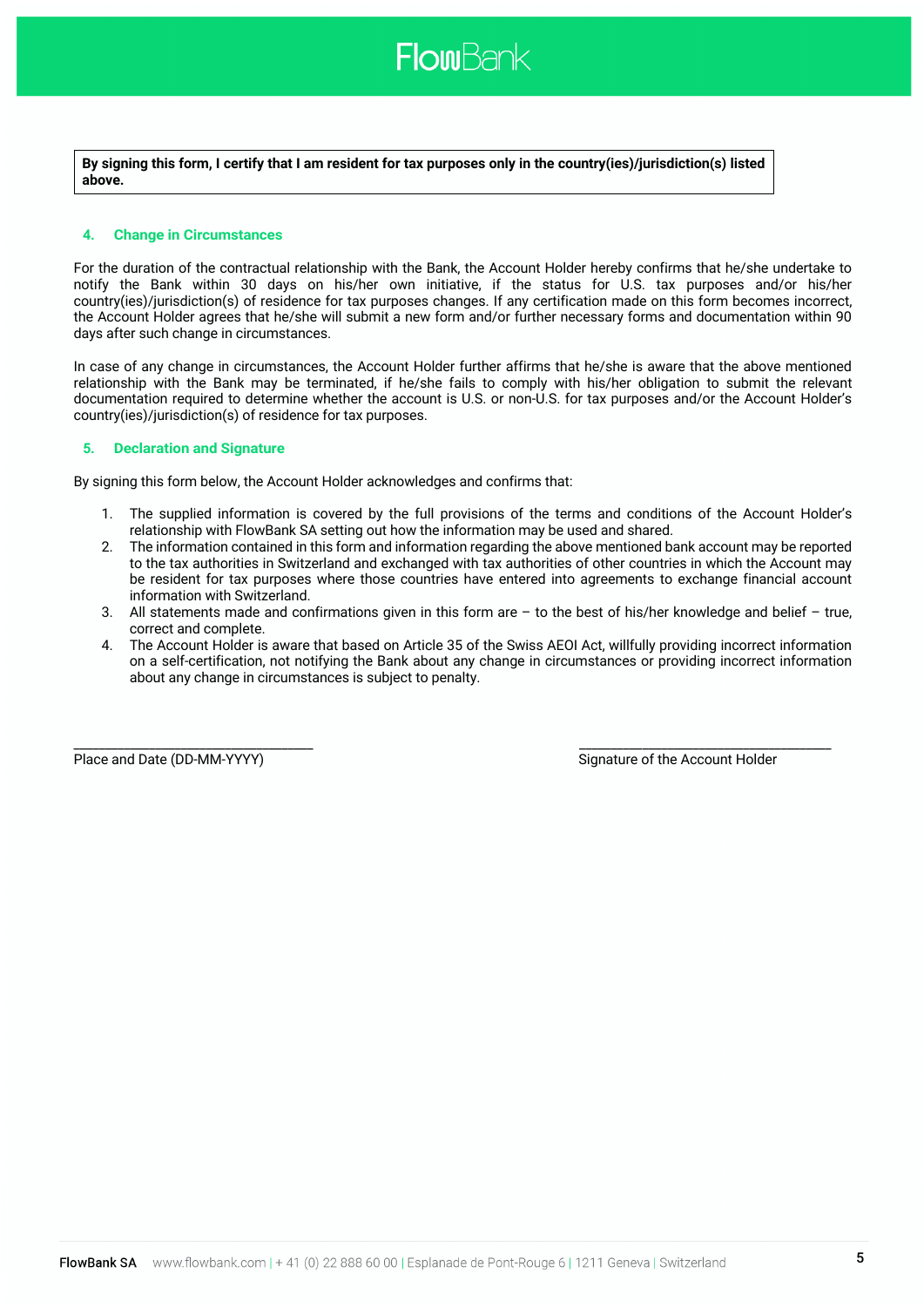

#### **GLOSSARY**

#### **Account Holder (FATCA and AEOI/CRS)**

The term Account Holder means the person listed or identified as the holder of a financial account by the Financial Institution that maintains the account. A person, other than a financial institution, holding a financial account for the benefit or account of another person as agent, custodian, nominee, signatory, investment advisor, or intermediary, is not treated as holding thee account for purposes of AEOI, and such other person is treated as holding the account. In the case of a banking relationship with a trust, the trust is the Account Holder for AEOI purposes and not the trustee.

#### **Active Non-Financial Entity (NFE) (FATCA and AEOI/CRS)**

An Active NFE is an NFE by reason of income an assets if less than 50% of the NFE's gross income for the preceding calendar year or other appropriate reporting period is passive income (e.g. dividends, interest, rents, royalties, annuities) and less than 50% of the assets held by the NFE during the preceding calendar year or other appropriate reporting period are assets that produce or are held for the production of passive income.

#### **Controlling Persons (FATCA and AEOI/CRS)**

The term Controlling Persons means the natural persons who exercise control over an entity. In the case of a trust, such term means the settlor(s), the trustee(s), the protector(s) (if any), the beneficiary(ies) or class(es) of beneficiaries, and any other natural person(s) exercising ultimate effective control over the trust, and in the case of a legal arrangement other than a trust, such term means persons in equivalent or similar positions. The term Controlling Persons must be interpreted in a manner consistent with the Swiss implementation of the Financial Action Task Force Recommendation, i.e. for banking relationships in Switzerland the Agreement on the Swiss banks' code of conduct with regard to the exercise of due diligence (CDB 20).

#### **Country of residence for tax purposes (AEOI/CRS only)**

Generally, an individual is resident for tax purposes in a country if, under the laws of that country (including tax conventions), he/she pays or should be paying tax therein by reason of his/her domicile, residence, or any other criterion of a similar nature (i.e. full tax liability), and not only from sources in that jurisdiction. Dual resident individuals may rely on the tiebreaker rules contained in tax conventions (if applicable) to solve cases of double residence for determining their residence for tax purposes.

#### **Financial Institution (FATCA and AEOI/CRS)**

The term Financial Institution means a Custodial Institution, a Depository Institution, a Managing or Professional managed Investment Entity (PMIE), or a Specified Insurance Company.

#### **Passive NFE (FATCA and AEOI/CRS)**

The term Passive NFE means any NFE that is not an Active NFE. Additionally, a Professionally Managed Investment Entity (PMIE) located in a Non-Participating Jurisdiction from the perspective of Switzerland is also treated as a Passive NFE for AEOI purposes.

#### **Reportable Account (AEOI/CRS only)**

The term Reportable Account means an account held by one or more Reportable Persons or by a Passive NFE (or PMIE in a Non-Participating Jurisdiction) with one or more Controlling Persons that is a Reportable Person, provided it has been identified as such pursuant to the applicable AEOI due diligence procedures.

#### **Reportable Person (AEOI/CRS only)**

The term Reportable Person means a person that is resident for tax purposes in a Reportable Jurisdiction under the tax laws of such jurisdiction other than: (i) a corporation the stock of which is regularly traded on one or more established securities markets; (ii) any corporation that is a Related Entity of a corporation described in clause (i); (iii) a Governmental Entity; (iv) an International Organization; (v) a Central Bank; or (vi) a Financial Institution.

#### **Reportable Jurisdiction (AEOI/CRS only)**

The term Reportable Jurisdiction means a country/jurisdiction (i) with which Switzerland has an agreement in place pursuant to which Switzerland is obliged to provide the information about the residents of that country and their accounts (Reportable Accounts), and (ii) which is identified in the following list:

https://www.sif.admin.ch/sif/en/home/multilateral/steuer\_informationsaust/automatischer-

informationsaustausch/automatischer-informationsaustausch1.html

#### **TIN (FATCA and AEOI/CRS)**

The term TIN means Taxpayer Identification Number or a functional equivalent in the absence of a TIN. A TIN is a unique combination of letters or numbers assigned by a jurisdiction to an individual or an entity and used to identify the individual or entity for the purposes of administering the tax laws of such jurisdiction. Further information regarding the acceptable TINs can be found on the OECD AEOI Portal:

http://www.oecd.org/tax/automatic-exchange/crs-implementation-and-assistance/tax-identification-numbers/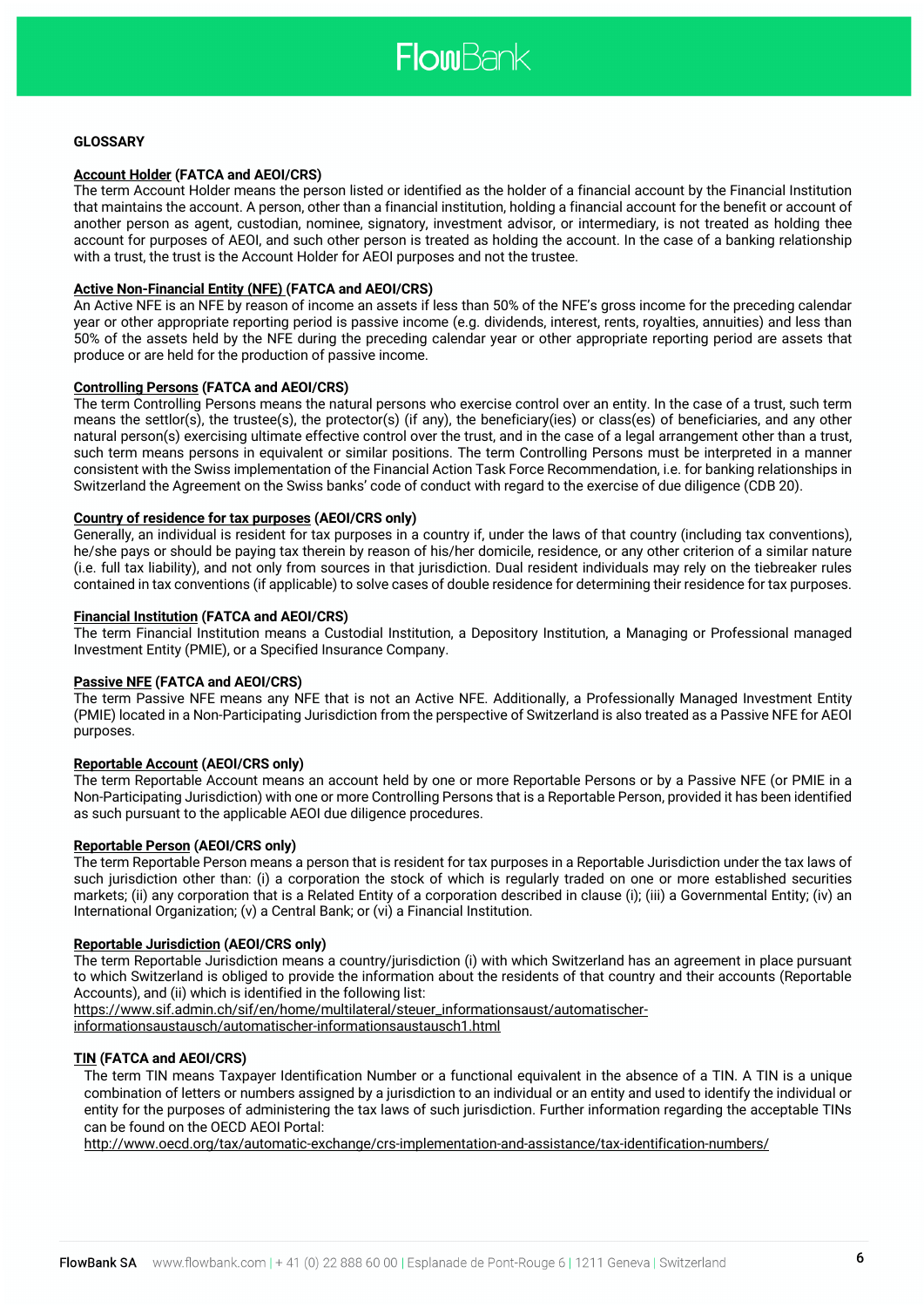

# **GENERAL TERMS AND CONDITIONS**

This document governs the contractual relationship between **FlowBank SA** (hereinafter referred to as the **"Bank"**) and the client (hereinafter referred to as the **"Client"**) and sets out the general terms and conditions (hereinafter **"General Terms and Conditions"**) applicable to any specific service provided by the Bank.

The Bank is authorised and regulated as a bank in Switzerland by the Swiss Financial Market Supervisory Authority (FINMA), whose address is Laupenstrasse 27, 3003 Bern.

# **1. SCOPE**

1.1 The General Terms and Conditions, together with the completed Application Form, the Data Sharing Declaration (Banking Secrecy waiver), the Risk Disclosure, the Summary Order Execution Policy, the Summary Conflicts of Interest Policy, the Privacy Notice, the Market Information (as amended from time to time) and any additional terms and conditions issued by us, including those related to credit accounts and any other documents that we may provide to you which are stated to form part of an agreement between us, are collectively known as the **"Agreement"**.

1.2 Except as otherwise agreed, the Agreement applies to any and all accounts (hereinafter individually, the **"Account"** and collectively, the **"Accounts"**) opened by the Client at any time with the Bank.

1.3 All new business relationships, including the opening of an Account and the provision of additional Services (as defined below), shall be decided by the Bank at its sole discretion. The Bank shall only be bound by the Agreement once it has confirmed the new business relationship to the Client.

# **2. SERVICES**

2.1 The Bank provides a variety of banking investment and e-trading related services. The Bank offers a platform (hereinafter the "Platform") for the execution of transactions ( the **"Transactions"**) in all sorts of financial instruments, such as securities, book-entry securities, non-securitised rights, investment fund units, commodities and all associated derivatives, contracts and options, etc. (hereinafter the **"Financial Instruments"**).

2.2 Unless otherwise indicated, the Bank will enter into all Transactions as riskless principal (and not as an agent for any other person) and deal with the Client on an execution-only basis exclusively. Notwithstanding the foregoing sentence, the Bank may act as the counterparty in certain Transactions, as indicated in the terms of such Transactions or as otherwise indicated to the Client. If acting as the Client's counterparty, the Bank will be the seller of Financial Instruments when the Client is the buyer, and vice versa.

2.3 The Client agrees that the Bank is under no obligation to satisfy itself as the suitability of any Transaction for the Client, to monitor or advise the Client on the status of any Transaction or to make margin calls.

2.4 The Bank will not provide the Client with any advice on the merits or suitability of the Client entering into the Agreement or any Transaction and will never provide the Client with any investment advice although the Bank may provide the Client with generic or factual information from time to time on the nature, the terminology and of the procedures involved with such Transactions or concerning factual financial data information.

# **3. RISK ACKNOWLEDGMENT**

3.1 The Client accepts and acknowledges that Transactions in Financial Instruments may be very speculative and may involve significant financial risks which may result in losses either in the amount of or in excess of the amount deposited by the Client.

3.2 All Transactions shall be entered into at the Client's risk, and the Client shall be solely responsible under all circumstances for the Transactions and their results. The Client accepts to assume the risks involved in carrying out his Transactions.

3.3 The Client acknowledges having read and understood and acknowledge, respectively undertakes to read and will not enter into Transactions without having understood, our risk disclosures, fact sheets and information provided by us in relation to Transactions. In particular, the Client must read and understand disclosures relating to foreign exchange Transactions, contracts for difference and over-the-counter derivatives, as these instruments are highly speculative. The Client is aware of the significant leverage effect used in these kinds of transactions and recognizes and accepts that small movement in prices can generate considerable gain or loss.

3.4 The Client accepts that due to market rules as described under Article 7 below, orders cannot be executed outside the Business Days, which may cause considerable losses under exceptional circumstances or another undesirable situation. Stop loss orders (as defined on our Website or on our platforms, may be executed at prices significantly worse than the price desired by the Client. The Client's open orders may also not be cancelled outside Business Days or outside the hours of operation of the Platforms.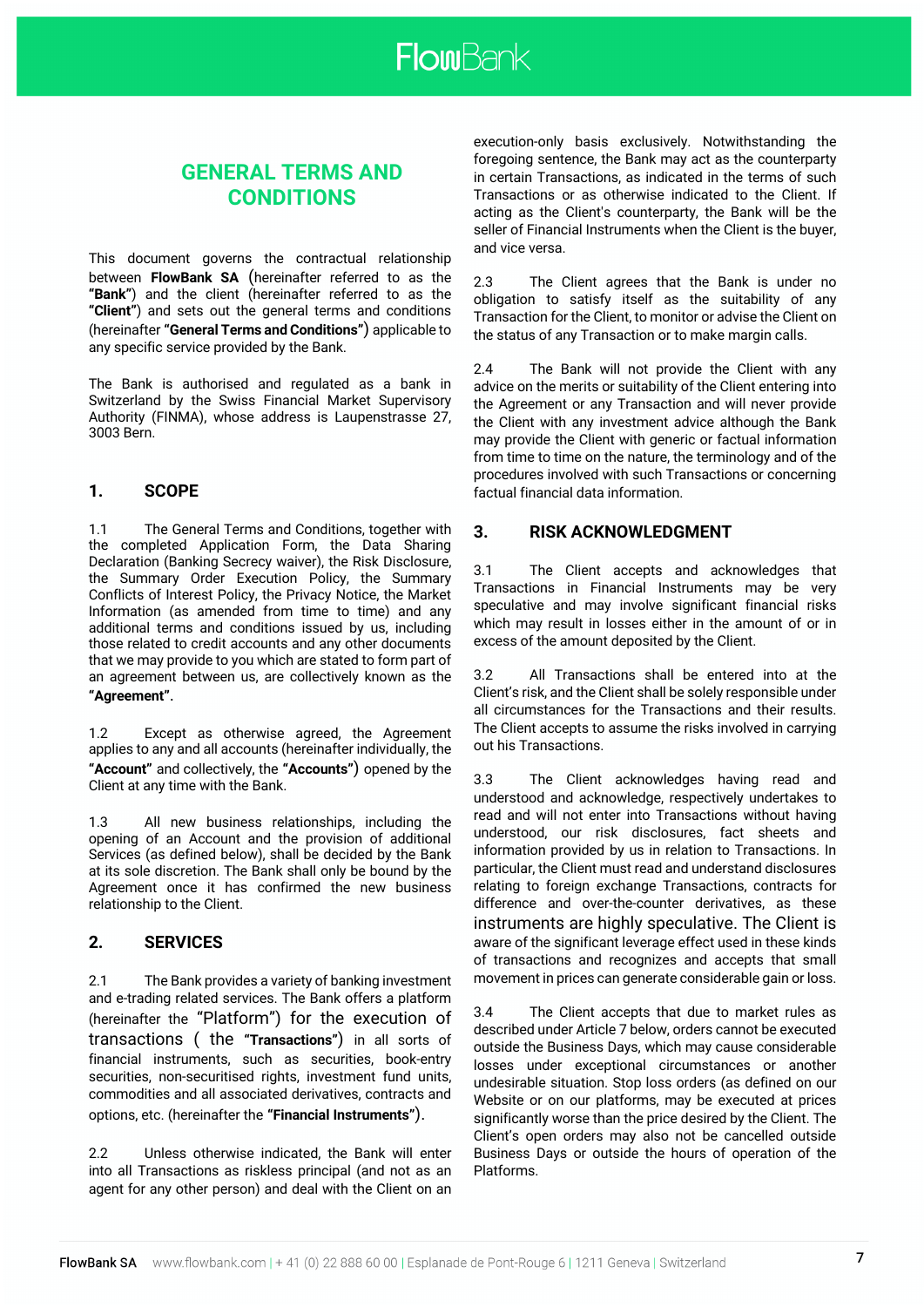

# **4. PROVISION OF CROSS-BORDER SERVICES (LOCAL RESTRICTIONS)**

4.1 The Client accepts and understands that the policy of the Bank is not to appeal to persons resident abroad to contract its Services. The Client confirms that he took the steps to request opening of an Account out of his own initiative and that the Bank did not approach him in this regard; if this is not the case, the Client undertakes not to finalize the account opening process.

4.2 The Client is aware that the Bank may not be able to provide him with all or some of its Services and/or products based on his place of residence and/or status.

### **5. DECLARATION OF NON-US STATUS OR US STATUS**

5.1 The Bank shall comply with the Qualified Intermediary Agreement and the Foreign Financial Institution Agreement pursuant to the Agreement between Switzerland and the United States of America (hereinafter the "USA") for cooperation to facilitate the implementation of the "Foreign Account Tax Compliance Act" (hereinafter, together with the Foreign Financial Institution Agreement, the "**FATCA Regulations**") with the US tax authorities (hereinafter the "**IRS**").

5.2 The Client, as an individual, confirms that:

a) he is a "non-US person", i.e. he is not a US citizen (be it by single, dual or multiple nationalities) and does not have a "resident alien" status (e.g. he is not holding a "Green Card" and has not been a long-term resident in the USA in the current year and the previous two years).

Further, the Client confirms that he is the beneficial owner of the securities held and the income generated therewith in accordance with US tax law. In the event of an existing double taxation treaty between the USA and the Client's country of residence, the Client asks for and the Bank grants to the Client, in principle, a reduction of the US withholding tax on income of US origin. In such a case, and depending on the circumstances, the Bank is entitled to ask for additional documentation. The Bank is also entitled to ask for further documentation if US indicia are identified; OR

b) he is a "US person", i.e. he is a US citizen (be it by single, dual or multiple nationalities) or he has a "resident alien" status (e.g. because he is holding a "Green Card" or has been a long-term resident in the USA in the current year and the previous two years). Further, the Client confirms that he is the beneficial owner of the securities held and the income generated therewith in accordance with US tax law. If the Client is or becomes a US person, the FATCA Regulations require that the Client provides the Bank with a Form W-9. By providing a Form W-9 to the Bank, the Client accepts that the Bank shall provide, directly or indirectly, the IRS, the Bank's withholding agents and custodians, or any related parties, with confidential and personal information about the Client and his Accounts with the Bank, such as

the Client's identity, name and address, his Tax Identification Number ("TIN"), the Account number, the Account value and income and gains as well as documents such as IRS forms. The Client hereby irrevocably consents to such disclosure and fully releases the Bank from its obligations of banking secrecy, confidentiality and/or data protection under Swiss or any other applicable law(s) which might otherwise preclude the disclosure of such information (hereinafter "**Banking Secrecy Waiver**").

5.3 If the Client is not an individual, he confirms that:

a) it is a "non-US person", i.e. it has not been created, is not registered or incorporated in the USA and it is not a US person for any other reason. Further the Client confirms that it is the beneficial owner of the securities held and the income generated therewith in accordance with US tax law. In the event of an existing double tax treaty between the USA and the Client's country of incorporation or organization, the Client asks for and the Bank grants to the Client a reduction of the US withholding tax on income of US origin only when the Bank receives the requested documents. In such a case, and depending on the circumstances, the Bank is entitled to ask for additional documentation; OR

b) it is a "US person", i.e. it has been created, is registered or incorporated in the USA or it is a US person for any other reason. Further the Client confirms that it is the beneficial owner of the securities held and the income generated therewith in accordance with US tax law. If the Client is or becomes a US person, the FATCA Regulations require that the Client provides the Bank with a Form W-9. By providing a Form W-9 to the Bank, the Client accepts that the Bank shall provide, directly or indirectly, the IRS, the Bank's withholding agents and custodians, or any related parties, with confidential and personal information about the Client and its accounts with the Bank, such as the Client's identity, name and address, its Tax Identification Number ("TIN"), the account number, the account value and income and gains as well as documents such as IRS forms. The Client hereby irrevocably consents to such disclosure and fully releases the Bank from their obligations of banking secrecy, confidentiality and/ or data protection under Swiss or any other applicable law(s) which might otherwise preclude the disclosure of such information.

5.4 In the case where the Client is not the beneficial owner of the securities held and the income generated therewith in accordance with US tax law, the Client shall inform the Bank and communicate the details about the beneficial owner.

5.5 If the Client is an individual, he shall inform the Bank immediately of any change to his "non-US person" status. In such event, the FATCA Regulations require that the Client provides the Bank with a Form W-9 within 90 days and the above Banking Secrecy Waiver shall apply in full force upon the receipt of the Form W-9. If no Form W-9 is provided, the Client acknowledges that, in accordance with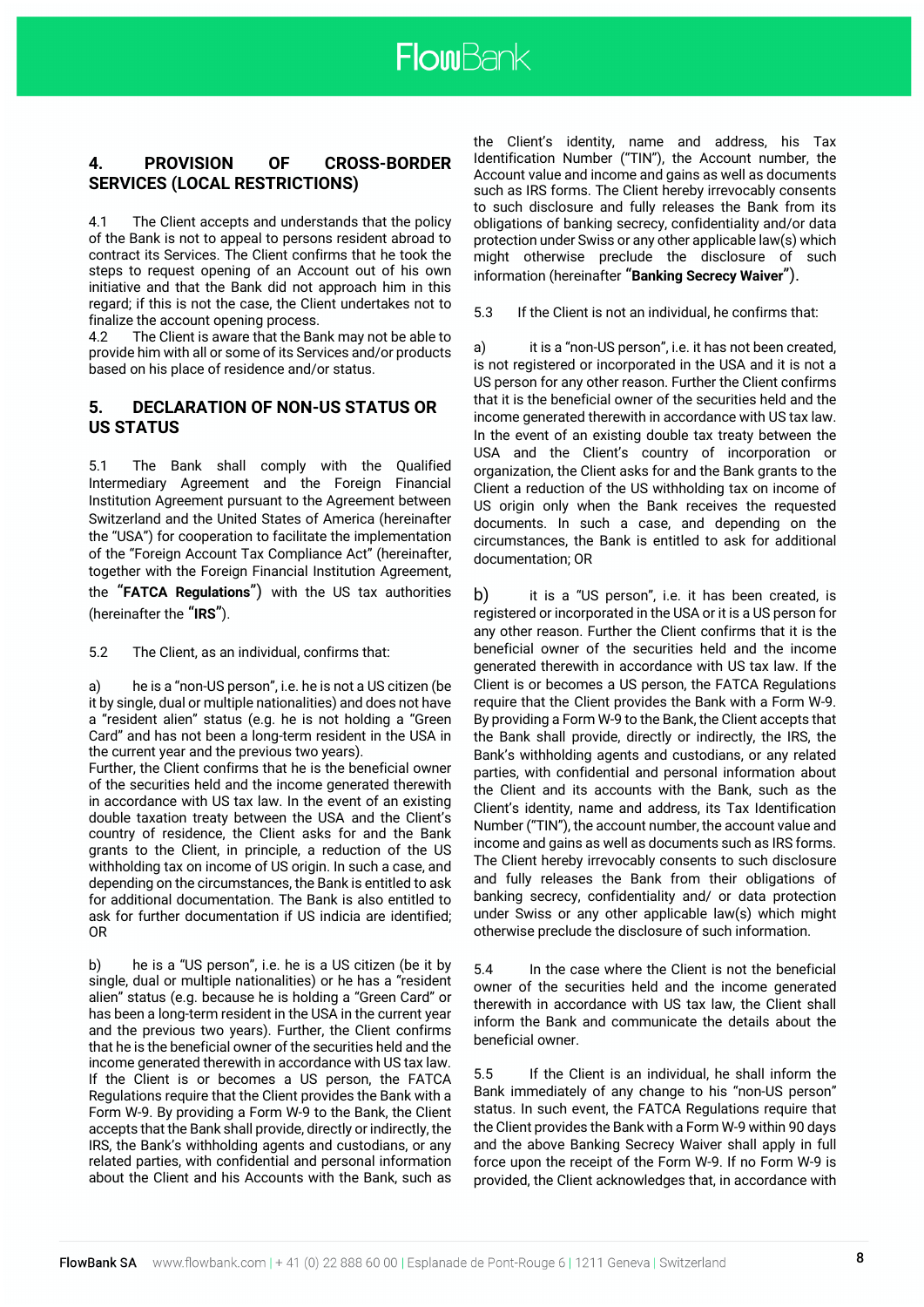the FATCA Regulations, the Bank shall (a) report his Account(s) details to the IRS in an aggregated form, (b) deliver under a mutual assistance procedure specific information concerning his Account(s) to the Swiss Federal Tax Administration, which may exchange this information under the double taxation agreement with the IRS and (c) under certain circumstances set forth in the FATCA Regulations, levy a withholding tax of 30% on his income and earnings in accordance with US tax law.

5.6 If the Client is not an individual, it shall inform the Bank immediately of any changes to its "non-US person" status or its FATCA status. In such event, the FATCA Regulations require that the Client provides the Bank within 90 days with a Form W-9 if its status changed to US person or a Form W-8 if its FATCA status changed. If the Client's status changed to US person, the above Banking Secrecy Waiver shall apply in full force upon the receipt of the Form W-9. If no Form W-9 or W-8 is provided, the Client acknowledges that, in accordance with the FATCA Regulations, the Bank (a) may be obliged to report its account(s) details to the IRS in an aggregated form, (b) may be obliged to deliver under a mutual assistance procedure specific information concerning its account(s) to the Swiss Federal Tax Administration, which may exchange this information under the double taxation agreement with the IRS and (c) under certain circumstances set forth in the FATCA Regulations, may levy a withholding tax of 30% on its income and earnings in accordance with US tax law. The Bank may ask for further documentation/confirmation to confirm the Client's FATCA status according to the FATCA Regulations.

5.7 The Client acknowledges that, for legal and operational reasons, the Bank reserves the right to prevent US persons from trading any US securities (either listed on US markets or on other markets) as well as investment funds offered on the Bank's Trading Platform. In view of the above, in particular where the Client holds US securities in the Account at the time he/it becomes a US person, the Client agrees that the Bank may ask the Client to sell all US securities held in the Account and that, if no Form W-9 is provided within 90 days, the proceeds of the sale of the US securities may be subject to "Backup Withholding Tax" at the rate applicable at the time of the sale (currently 28 percent), which is to be paid to the IRS.

# **6. RESIDENCE FOR TAX PURPOSES**

6.1 The Organization for Economic Cooperation and Development (OECD) released, on July 21, 2014, a Standard for Automatic Exchange of Financial Account Information in Tax Matters (the **"Standard"**). The Standard and its current and future related international and national laws (together, the **"AEOI Regulations"**) call on governments that have signed at least one automatic exchange of tax information agreement (the **"Reporting Jurisdictions"**):

- a. to obtain, from their financial institutions, detailed account information and
- b. to have their respective competent authorities exchange that information automatically with other Reporting Jurisdictions on an annual basis, where both respective jurisdictions have entered into a mutual agreement to exchange such tax information.

Switzerland is a Reporting Jurisdiction. As such, the Bank, being a Swiss financial institution, is required to apply enhanced due diligence procedures and may need to report some financial account information to the Swiss competent authority, namely the Swiss Federal Tax Administration (the **"SFTA"**), in accordance with the AEOI Regulations.

6.2 The Client understands that the Bank may need to apply enhanced due diligence procedures to record the residence for tax purposes of the Client, including where the Client is not a resident for tax purposes in a Reporting Jurisdiction. In the above-mentioned context and as part of the account opening process, the Client:

- a. confirms his/her/its residence(s) for tax purposes (i.e. the jurisdiction(s) in which the Client is treated as being tax resident, according to each such jurisdiction's domestic tax legislation);
- b. provides the Bank with one or more valid Taxpayer Identification Number(s) (the "TIN(s)") or any other high integrity number with an equivalent level of identification (as determined by each jurisdiction for AEOI purposes);
- c. provides the Bank with his/her date of birth, and

d. if requested by the Bank, provides any reasonable documentation or explanations in order to support the above.

In addition, where the Client must be regarded as an entity, the Client:

- a) confirms its status as a reporting financial institution (FI), non-reporting FI, active non-financial entity (NFE) or a passive NFE;
- b) ensures the provision of the residence(s) for tax purposes, TINs and dates of birth of every controlling person (as defined by the AEOI Regulations and provided that the entity must be regarded as having one or more controlling person(s) pursuant to the AEOI Regulations), and
- c) if requested by the Bank, provides any reasonable documentation or explanations in order to support the above.

6.3 The Client understands that the Bank may be required to report certain Client information and, where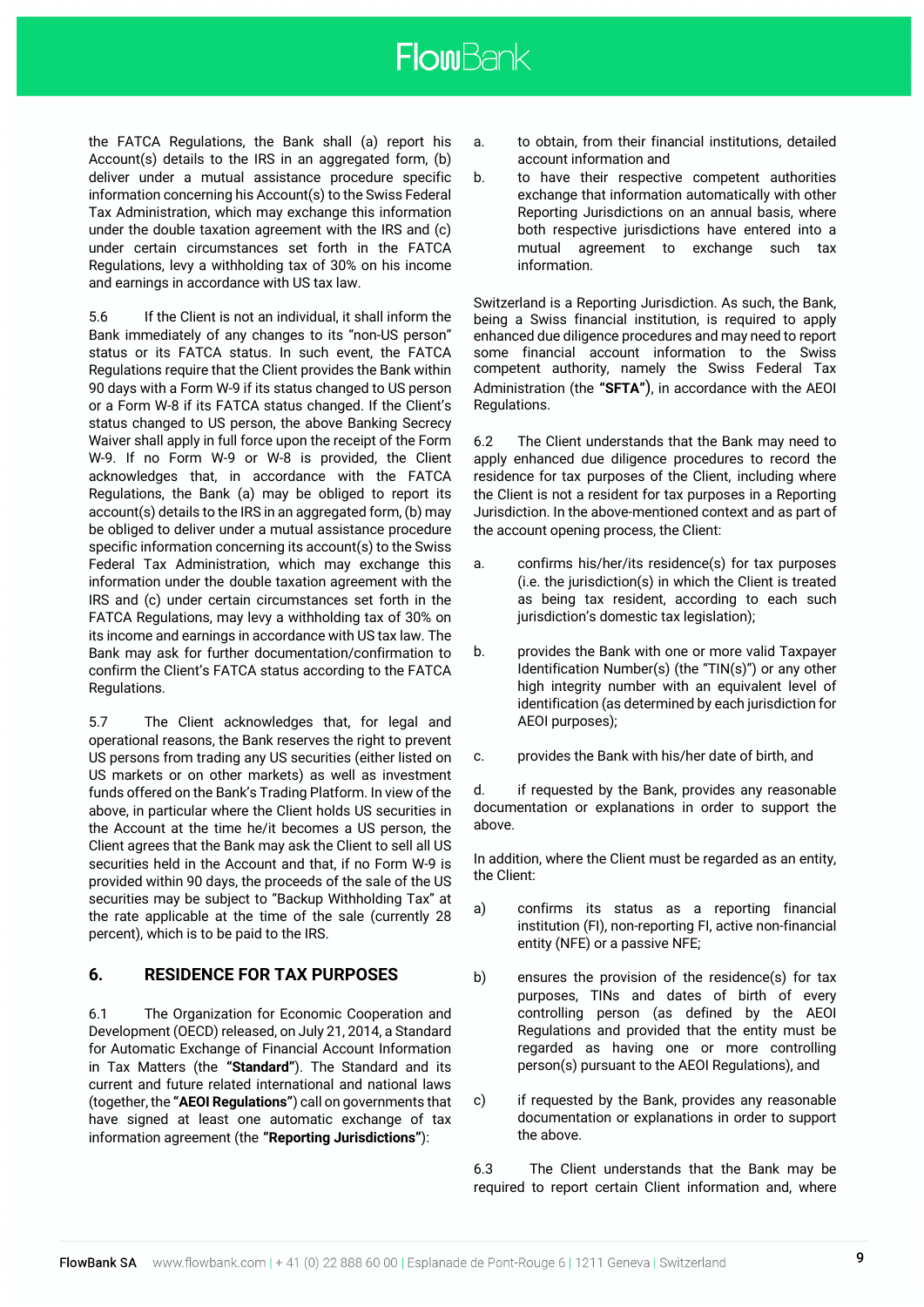relevant, information on the entity's controlling persons (including, but not limited to, name, address and date of birth) as well as certain Client's Account(s) information (including, but not limited to, balance, interest, dividends and sales proceeds from financial assets) to the SFTA. The Client understands that the SFTA may then pass on such information to the tax authorities of each Reporting Jurisdiction for which the Client is regarded, pursuant to the AEOI Regulations, as a resident for tax purposes, but only to the extent that there is an agreement in place for the exchange of tax information between Switzerland and the other Reporting Jurisdiction(s). By agreeing to the General Terms and Conditions, the Client hereby acknowledges that such information may be reported to the SFTA, provided that the Bank, in its sole discretion, determines that such information must be reported pursuant to the AEOI Regulations.

6.4 The Client acknowledges that his/her/its information may then be used, by the competent authorities of these Reporting Jurisdictions, for other purposes than those set forth by the AEOI Regulations, albeit within the confines of any applicable law.

6.5 The Client shall inform the Bank immediately of any change to his/her/its residence(s) for tax purposes, TIN(s) or of any other relevant change in circumstances. In such event, the Client shall provide the Bank, in due time, with any documentation or explanations that the Bank can reasonably expect in order to comply with the AEOI Regulations. The Client understands that, where the information provided to the Bank is inaccurate or incomplete, the Bank may need to report the Client as being resident for tax purposes in more than one Reporting Jurisdiction.

6.6 The Client understands that if he/she/it provides the Bank with incorrect information, be it intentionally or negligently, the Client may incur a fine imposed by any competent authority.

6.7 In complying with the above, the Client may need to refer to a tax advisor and/or to sources publicly available.

6.8 Without prejudice to the above, the Client may also qualify as a U.S. person. This Section must therefore be read in conjunction with Section 7.

# **7. MARKET RULES**

7.1 The Client acknowledges and accepts that a Transaction may be subject to market rules laid down in bylaws, rules, provisions, customs and practices of an exchange, a market, a clearing house, a body or any other organisation (including, if applicable, entities of the group to which the Bank belongs) involved in the execution, clearing, and/or settlement of said Transaction and/or in the custody of Financial Instruments linked to such Transaction. The Client acknowledges and accepts that such market rules may offer wide powers to the involved

organisations, in particular in exceptional circumstances or undesirable situations.

7.2 Should any such organisation take decisions or measures which affect a Transaction or an Open Position, the Bank shall be entitled to take any action (including liquidate any Open Position of the Client) which it, at its sole discretion, considers desirable to protect the interests of the Client and/or those of the Bank. The Client shall be bound by any such action and the Bank shall not be liable for any damages suffered by the Client.

# **8. INVESTMENT DECISIONS**

8.1 The Client acknowledges that the Bank does not provide legal, tax-related or any other kind of advice, nor any investment advice or other recommendation to perform any Transaction or other operation.

8.2 Except as otherwise indicated, the information on the Bank's website (such as, without limitation, research reports, investment ideas and results of selection or other tools), on a Platform or in any other form provided by the Bank (e.g. as a hard copy or electronically) does not constitute a solicitation, an offer, investment advice or a recommendation on the part of the Bank. The Bank gives no guarantee that such information is correct, accurate and complete. The Bank shall not be liable for any losses, lost profits, moral prejudice, liability, tax, costs (including lawyer's and other professional's fees) and any other negative consequence of any nature whatsoever (hereinafter the **"Damages"**) incurred as a result of any information issued exclusively through distribution channels or to the public by the Bank.

8.3 Instructions and orders given by the Client or a person authorised by him (hereinafter the **"Instructions"**) shall be based on such person's own assessment of the Client's personal (in particular financial and tax) situation and investment objectives, as well as upon his own interpretation of the information to which he has access.

8.4 Unless otherwise indicated by the Bank, the Bank understands, in accordance with the information which the Client has provided, that the Financial Instruments that the Client trades in are appropriate for him. The Client confirms the Bank's above-mentioned understanding and confirms that he possesses the knowledge and experience required for the Transactions that are carried out by him. The Client further confirms to be aware of the regulations, directives, terms of business, standard practices, and other rules applicable to Financial Instrument trading and agrees to abide by those rules.

8.5 The Client acknowledges that possession of the required knowledge and experience in no way guarantees the success of his Transactions. The Client understands and acknowledges that past yields and profits are no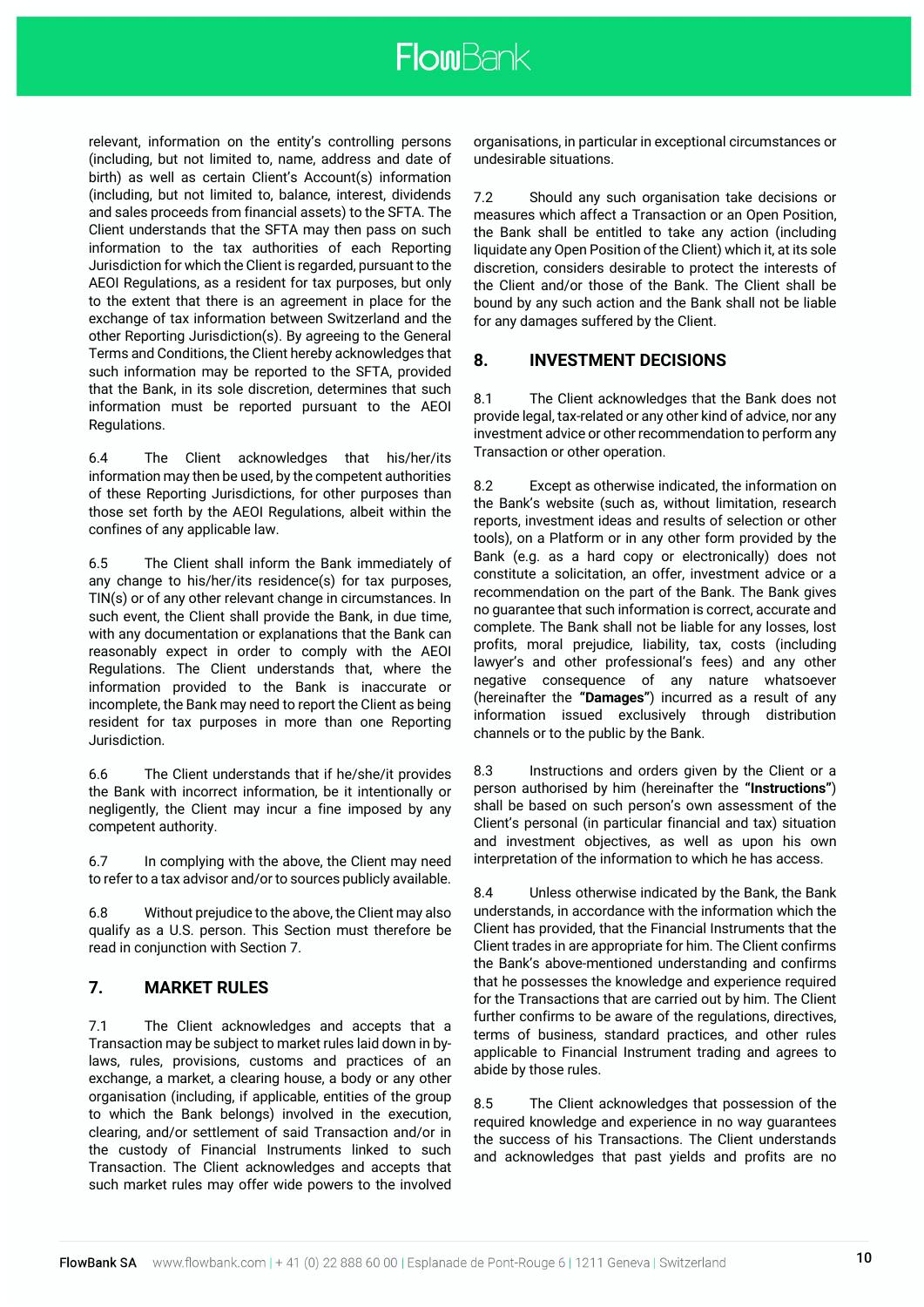indication of future performance and that the Bank does not guarantee any profit or freedom from loss.

8.6 The Client is aware that, unless otherwise requested by the Bank, the Bank has no or only partial knowledge of his personal (in particular financial and tax) situation.

8.7 The Client acknowledges that he is solely responsible for taking investment decisions and deciding whether the Transactions he carries out are suitable in view of his personal (in particular financial and tax) situation, his investment objectives and other relevant circumstances; and the Client understands that he alone shall, and accepts to, bear all (financial, tax and other) consequences connected to his investment decisions. The fact that the Bank agrees to execute a Transaction on behalf of the Client in no way means that the Bank recommends such Transaction or considers the same to be suitable or appropriate for the Client. In no event shall the Bank examine the suitability or the appropriateness of the Transactions that the Client carries out and the Bank shall have no responsibility to advise him in this respect.

8.8 The Client accepts that, unless otherwise agreed in writing, he is solely responsible for the management and monitoring of any position opened following a Transaction (**"Open Position"**). The Client agrees to frequently consult the platform and/or his Account and to constantly monitor Open Positions.

# 9. Platform

9.1 The Bank offer, through our website, a platform (the **"Platform"**) for the trading of Financial instruments.

9.2 To use the Bank website or Platform, the Client will be provided with a username and a password (Access Code) allocated by the Bank. The Client will need to provide the Access Code each time he wishes to use the Bank website or Platform, which will identify him to the Bank. The use of the Client's Access Code will be deemed by the Bank to be use of its website or Platform by the Client with his knowledge and consent.

9.3 In relation to the Access Code, the Client acknowledge and undertake that:

- (i) he will be responsible for the confidentiality and use of his Access Code;
- (ii) he will change his password regularly;
- (iii) other than with the Bank's prior written consent, he will not disclose his Access Code to other persons for any purpose whatsoever;
- (iv) without limiting the generality of clause 10, the Bank may rely on all instructions, orders and other communications entered using his Access Code, and he will be bound by any transaction entered into

or expense incurred on his behalf in reliance on such instructions, orders and other communications; and (v) he will immediately notify the Bank at the client

services desk if he becomes aware of the loss, theft or disclosure to any third party or of any unauthorised use of his Access Code.

9.4 The Client acknowledges that the Bank's website or Platform is provided for use only by the Client or by others on his behalf with the Bank's consent.

9.5 If the Client tells the Bank or the Bank believes that the Client's Access Code is being used without his knowledge by unauthorised persons or has been disclosed by him to other persons without the Bank's consent, the Bank may without prior notice suspend or terminate the Client right to use the Bank's website or Platform.

9.6 The Bank may at its absolute discretion introduce and require additional levels of user identification for all or part of our services.

9.7 If the Bank considers it necessary for its own protection or that of its contractual partners, the Bank may at any time, on a case by case basis and as the Bank see fit, decide, without giving prior notice or giving reasons, to limit or cancel the Client right to access our website or the Platform and/or refuse to execute the Client Instructions, to the extent that these Instructions do not solely concern the liquidation of open positions. The Bank will inform the Client if the Bank takes such a decision.

9.8 The Bank reserves the right to amend or change the terms on which the Client may access our website or Platform.

9.9 The Bank will not be liable for any loss suffered by the Client as a result of the Bank exercising its rights under clause 9.7 above.

9.10 The Client shall be solely responsible for providing and maintaining any equipment he uses to access the Bank's website or Platform and for making all appropriate arrangements.

# **10. INSTRUCTIONS FROM THE CLIENT AND COMMUNICATION**

10.1 Instructions (the **"Instruction(s)"**) from the Client shall, generally, be submitted via the Account or a Platform. If the Client submits an Instruction by letter or fax, the Bank will verify the signature by comparing said signature against the specimen lodged at the Bank applying due business diligence.

10.2 The Bank is authorised, but not obliged to, carry out all Instructions issued by telephone, e-mail, fax or any other means of electronic communication, even where these Instructions are not subsequently confirmed in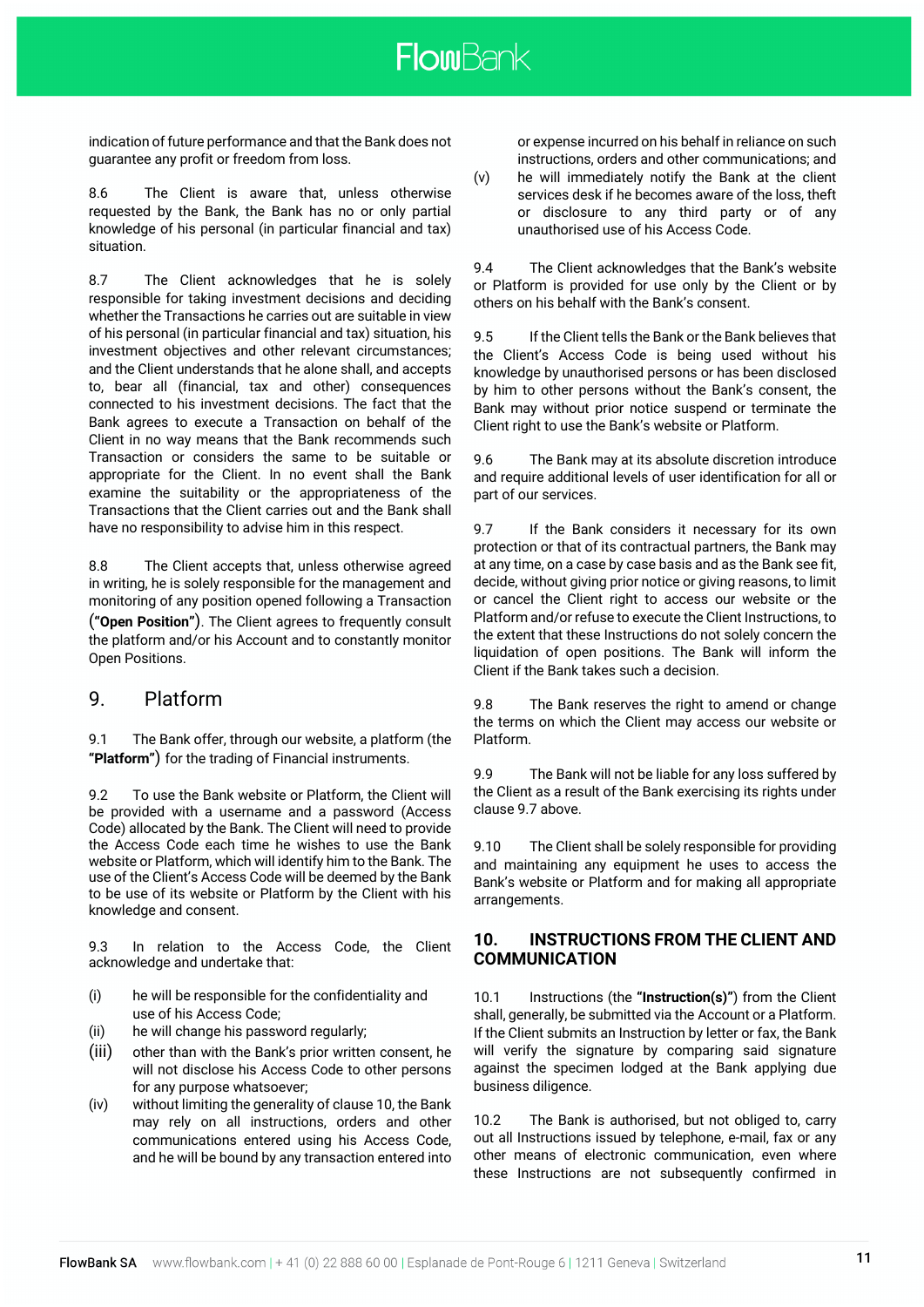writing with an original signature. However, the Bank reserves the right to carry out such Instructions only after it has obtained a confirmation in writing with an original signature or in such form as the Bank may request or after it has taken any further measures for the purposes of identification. The Bank shall not be liable for any Damages resulting from any delay caused by such request for a confirmation or such further measures. Unless clearly marked as confirmation of an Instruction previously given, the Bank shall not be held liable for executing the said Instruction twice.

**10.3** The Client is solely responsible for all Instructions and communications issued with his passwords and other personal identification codes (hereinafter the **"Identification Codes"**) as well as for all Transactions and other operations carried out with his Identification Codes. Any person using the Client's Identification Codes or identifying himself by telephone or over the Internet (as defined below) by using the correct Identification Codes shall be considered by the Bank as authorised to act on behalf of the Client, notwithstanding the absence of a power of attorney in favour of this person. **The Bank shall not be liable for any Damages suffered by the Client as a result of Instructions, communications, Transactions or other operations (such as payments) carried out using his Identification Codes even in cases where such have been used fraudulently, illegally and/or against the wishes of the Client.**

10.4 The Client shall take any and all measures necessary in order to protect his Identification Codes and to ensure that unauthorised third parties do not have access to the Platforms made available to him by the Bank or to his Account. The Bank strongly recommends to the Client that he regularly change his passwords. If the Client stores his Identification Codes or any other confidential information in an accessible manner on his computer or anywhere else, he does so at his own risk. The Client shall immediately inform the Bank if he suspects his Identification Codes to be known by an unauthorised third party and if the access to the Platforms and/ or his Account needs to be blocked. The Client shall bear any and all consequences linked directly or indirectly to the blocking and unblocking of the Platforms or of his Account.

10.5 Without giving any reason or being liable for any Damages resulting from such decision, the Bank may at its sole discretion decline to execute Instructions it believes to be in infringement of any applicable legal provisions, market rules or internal or external rules for the Bank.

10.6 The Bank shall be authorised at any time to reverse any Transactions and other operations (such as payments and transfers of Financial Instruments) made by mistake.

10.7 The Client acknowledges that it might be impossible to rescind, withdraw or amend a given Instruction, even if it is not yet executed at the time of the

Client's request to do so. The Client acknowledges that he is solely liable for any Damages resulting from any rescinding, withdrawal or amendment of an Instruction which is in the process of being executed.

10.8 Subject to other provisions of the Agreement, all instructions and other communications from the Client shall be made in such language as shall be offered by the Bank.

# **Telephone**

10.9 Any price given by the Bank over the telephone prior to execution of a Transaction is deemed to be indicative. The Bank does not warrant that a Transaction carried out over the telephone will be carried out at the price displayed on a Platform. The relevant price is the price that is booked in the Client's Account.

10.10 The Bank shall not be liable for any Damages suffered by the Client due to misunderstandings over the phone due to, without limitation, poor or faulty connection, background noise at the Client's location, language used, etc.

### **Internet**

10.11 The Bank offers the Client the possibility of carrying out Transactions and other operations (e.g. payments) via the Internet and via other means of electronic communication such as mobile applications (hereinafter collectively, the "Internet"). The Bank reserves the right, at its sole discretion, to conduct technical maintenance, during which time, access to a Platform or to the Bank's website may not be possible and it may also not be possible to carry out Transactions and other operations.

10.12 The Client shall be liable for any Damages in connection with his technical access to the Platforms and/ or his Account. The Client shall use the appropriate hardware and software, in order to connect to the Platforms and/or his Account.

10.13 The Client is aware of the risks inherent in using a Platform or the Bank's website or otherwise in using the Internet, including the risk of using open, generally public networks for what regards the transmission of data from the Client to the Bank and from the Bank to the Client. He is also aware that data are regularly transmitted in an unsupervised manner beyond Switzerland's borders, even if the sender and the recipient are both located in Switzerland. Even where the data themselves are encrypted, the sender and recipient can sometimes remain unencrypted, such that third parties may be able to infer their identity.

10.14 The Bank expressly disclaims any liability for any Damages incurred by the Client in connection with transmission errors and failures (including delays in the transmission of Instructions, misunderstandings,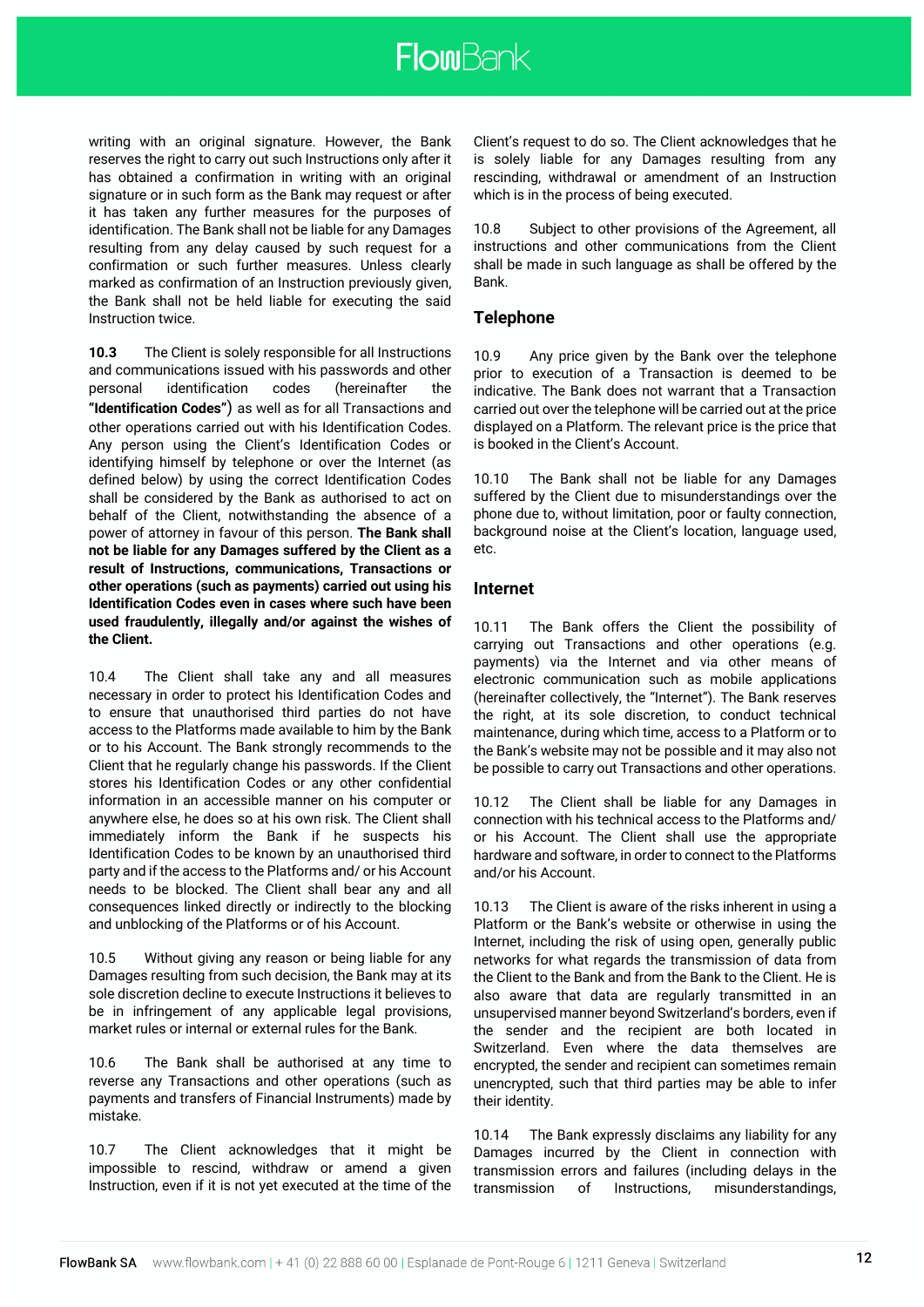duplications, etc.), breakdowns (e.g. caused by any maintenance), slowdowns, overloads, transmission cutouts, technical defects, service interruptions (e.g. systems maintenance), disruptions, interference, illegal attacks (e.g. hacking) and wilful blockage of telecommunication devices and networks (e.g. "mail bombing", denial of service) or in connection with other malfunctions, errors or deficiencies on the part of telecommunication and network operators, exchanges, settlement or clearing systems, other financial service providers or the Client (including Client's hardware and software).

10.15 The Bank accepts no liability and gives no guarantee that data transmitted and published via the Internet are correct, accurate and complete. Account related data (e.g. account balances in the Account) and information in the public domain (e.g. stock exchange prices or exchange rates) shall not be binding. The Client is particularly aware of the following Internet specific risks for which the Bank cannot accept liability:

- a) Inadequate knowledge of the system and defective security measures can facilitate unauthorized access. The Client is aware of the risk that his Account may be infiltrated by computer viruses and other harmful programs that infected the Client's hardware or software (e.g. via the Internet, e-mails or the exchange of data carriers) or may be misused by an unauthorised third party. The hardware and software used by the Client should always be from a trustworthy source The Client shall be responsible for informing himself of the necessary security measures (e.g. anti-virus programs, firewalls) and for taking such measures;
- b) The preparation by Internet providers of user statistics, from which it may be deduced that the Client has contacted the Bank;
- c) The use of the Client's hardware and software by persons other than the Client brings additional risks. If the Client uses and stores any information (notably his password, user ID, portfolio information, account statements, etc.) on an accessible manner on his hardware, he does so at his own risk and is fully responsible for all consequences.

10.16 The Client acknowledges that certain software components, such as coding algorithms, may be subject to import and export restrictions in certain countries. The Client must inform himself accordingly and shall assume sole liability for risks in this regard. The Bank accepts no liability for the infringement of provisions governing the import, export and use of prohibited software components.

# **Common provisions / Liability**

10.17 The Bank shall verify the signature of the Client or a person authorised by him on any written Instruction with due business diligence. The Bank shall not be obliged to take further measures for identification and shall not be

liable for any Damages resulting from falsification, identification error or misuse by third parties.

10.18 Any Damages resulting from the use of postal, courier, telephone, e-mail or fax services or any other means of communication, such as delays, misunderstandings, transmission or other errors, data losses, repetition, technical faults, overloads, (system) breakdowns or interruptions, malfunctions, interference, etc. shall be borne by the Client.

# **11. JOINT ACCOUNT**

11.1 If more than one person executes the Agreement as the Client, they shall collectively be joint account holders. Each joint account holder shall both be a joint and several creditor and a joint and several debtor within the meaning of the Swiss Code of Obligations (CO) in respect of all claims and obligations assumed in accordance with the Agreement or any part thereof, including any amounts due to the Bank, either currently or in the future, even if such liabilities arise as a result of one joint account holder acting on his own.

11.2 The Bank is authorised to send and provide all notices (the **"Notices"**) and any other communication to any one of the joint account holders, and such Notices and other communication shall be deemed to have been duly delivered to all the joint account holders.

11.3 Unless otherwise agreed with the Bank in writing, each joint account holder shall have full authority to operate the Account and shall be entitled to dispose of any or all of the assets in the Account individually and without restriction. Each joint account holder is entitled to individually give Instructions to the Bank, to appoint any person authorised on behalf of the joint account holders, and to terminate the relationship with the Bank. Any such Instructions or actions shall bind all other joint account holders and the Bank shall not be liable for any Damages resulting therefrom. Notwithstanding the foregoing and regardless of individual signature authorisations, the Bank is authorised, but not obliged, to require a joint Instruction from all joint account holders whenever it deems fit.

11.4 In the event of the death of any of the joint account holders, the Bank shall be entitled to execute any Instructions that it may have received individually from the surviving joint account holder(s) or from the heirs of the deceased joint account holder(s), acting together or through a common representative, including instructions to close the Account. However, should the Bank decide, for any reason whatsoever, not to execute the Instructions received from the surviving joint account holder(s) or from the heirs of the deceased joint account holder, it shall not be held liable for any Damages arising therefrom, unless it can be proved that the Bank acted with gross negligence or showed wilful misconduct. Additionally, the Bank remains free to take such action, require such documents and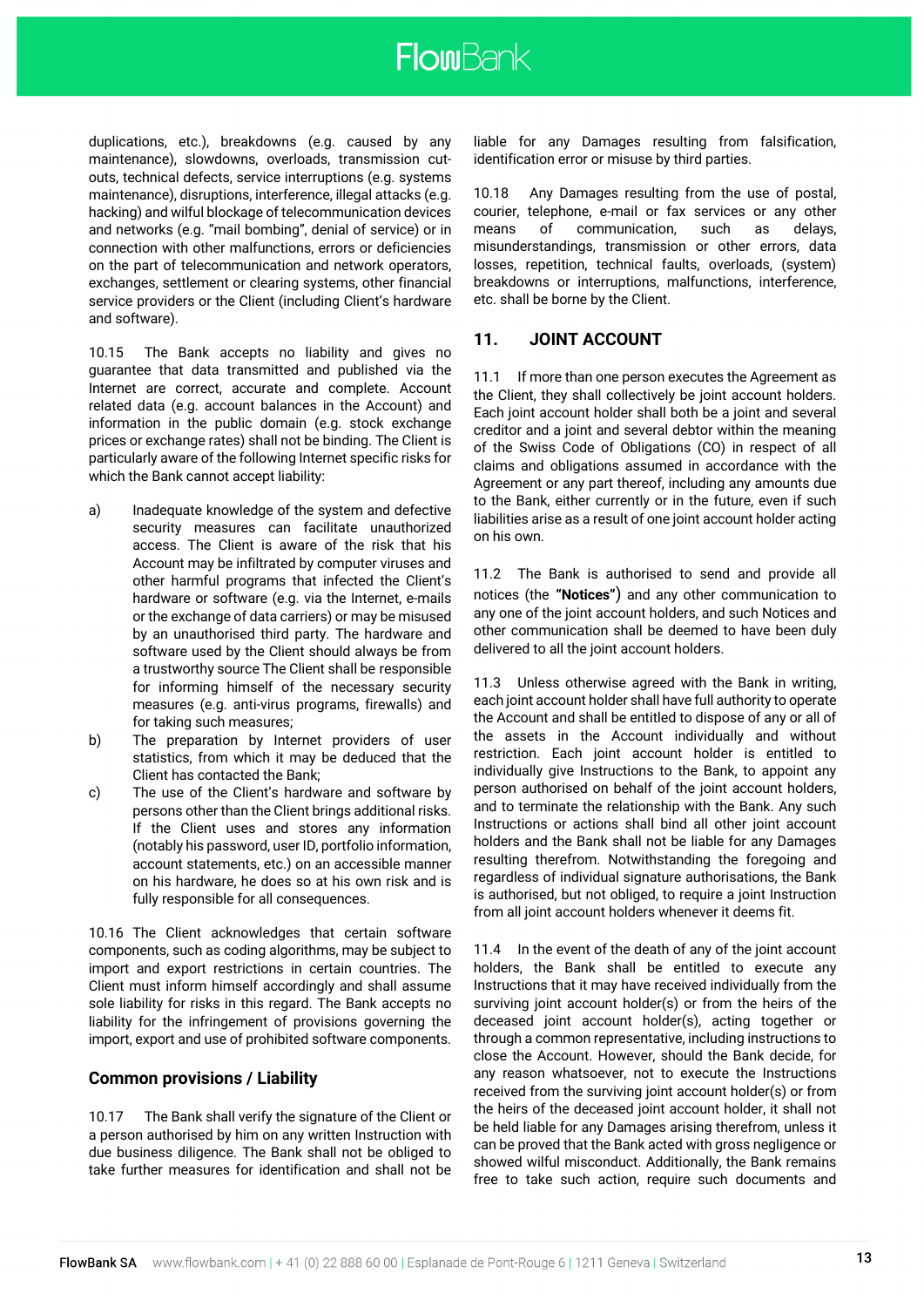restrict Transactions or other operations in the Account as it may deem advisable to protect the Bank against any Damages. The estate(s) of the deceased joint account holder shall be liable, and the survivor(s) shall continue to be liable, to the Bank for any debit balance or loss in the Account resulting from Instructions received prior to the receipt by the Bank of the written notice of the death of the said joint account holder, or incurred in the liquidation of the Account, respectively.

# **12. AUTHORIZED THIRD PARTY**

12.1 We recognise that in some circumstances it may be necessary or desirable for you to authorise someone (the **"Authorized Third Party"**) to manage your account. You do so at your own risk and both you and the person you wish to authorise to operate your account will be required to submit a signed power of attorney authorising and appointing the designated person as Authorised Third Party to operate your account.

12.2 If we do not have a certified true copy of your signature specimen, you will be required to provide us with additional proof of your identity, such as a certified true copy of your passport or driving licence, and/or any other document reasonably requested by us, in order to be able to appoint an Authorised Third Party.

12.3 You will be held fully responsible for all actions of the Authorised Third Party. We will be entitled to accept all instructions from an Authorised Third Party until that authority is revoked. If you wish to revoke or amend the authorisation of an Authorised Third Party, you must provide written notice of such intention to us. Any such notice will not be effective until two working days after it is received by us (unless we advise you that a shorter period will apply). You acknowledge that you will remain liable for all instructions given to us prior to the revocation/variation being effective, and that you will be responsible for any losses which may arise on any Transactions which are open at such time. In any event, we may, and without notice to you, refuse to accept instructions from any Authorised Third Party and to treat the appointment of any such Authorised Third Party as terminated.

# **13. CONFIRMATIONS**

13.1 As of the date of the opening of the Account, the date of any Transaction or other operation (such as a payment) in relation to the Account and any date on which the Agreement or any part thereof is revised, updated or amended, the Client confirms to the Bank and agrees to the following for the benefit of the Bank that:

a) The Client is not legally incapacitated or interdicted to act in respect of the establishment of the business relationship with the Bank or the conclusion of any and all Transactions or other operations and is not bound by any law or regulation preventing him from entering into such a business relationship, from accessing the Trading Platforms or the Bank's website or from concluding any form of Transaction or other operation whatsoever with the Bank.

- b) In case of a corporation, limited liability company, trust, partnership, unincorporated association, entity without legal personality or another non-natural person, the Client is duly organised and validly existing under the applicable laws of the jurisdiction of its organisation and the Bank will be notified in writing of any changes to the powers held by representatives or agents. The Client confirms that if such written notice is not provided, the Bank shall not assume any liability and that no official publication shall be binding on the Bank.
- c) The Client has obtained all necessary (corporate or other) consents and authorisations and is competent to establish a business relationship with the Bank.
- d) The monies and assets credited on the Account are and will remain, subject to the provisions of the Agreement, free of any charge, encumbrance, right of retention, pledge, lien, constraint or other forms of security.
- e) The Client has taken note of and undertakes to comply with all laws, market rules and regulations applicable to him, notably as a result of his place of domicile and nationality, including, without restriction, all regulations and requirements in respect of foreign exchange controls.
- f) The Client confirms that he is in compliance with all tax rules and requirements by tax authorities of the country or countries in which he assumes fiscal responsibility. Article 22.2 applies by analogy to the Client's duty to provide information and documentation to the Bank as regards his fiscal integrity. The Bank is not responsible for advising the Client on any tax liabilities or obligations whatsoever that may arise directly or indirectly in relation to the Accounts. The Client will, if need be, request advice from tax experts.
- g) The information that the Client has given to the Bank is complete, accurate, up to date and not misleading.

13.2 The Client undertakes to inform the Bank immediately by written notice of any changes regarding any information provided to the Bank herein, in the Account Opening Form or otherwise, whether in relation to himself, any person authorised by him or the beneficial owner.

# **14. POWER OF DISPOSAL**

14.1 Only those signatures communicated to the Bank are deemed valid until such time as the Client notifies the Bank that these signatures are to be modified or revoked, notwithstanding any official registration (such as in any commercial register) or any other communication. If several persons are able to sign for an Account or on behalf of the Client, signature rights for the Accounts are deemed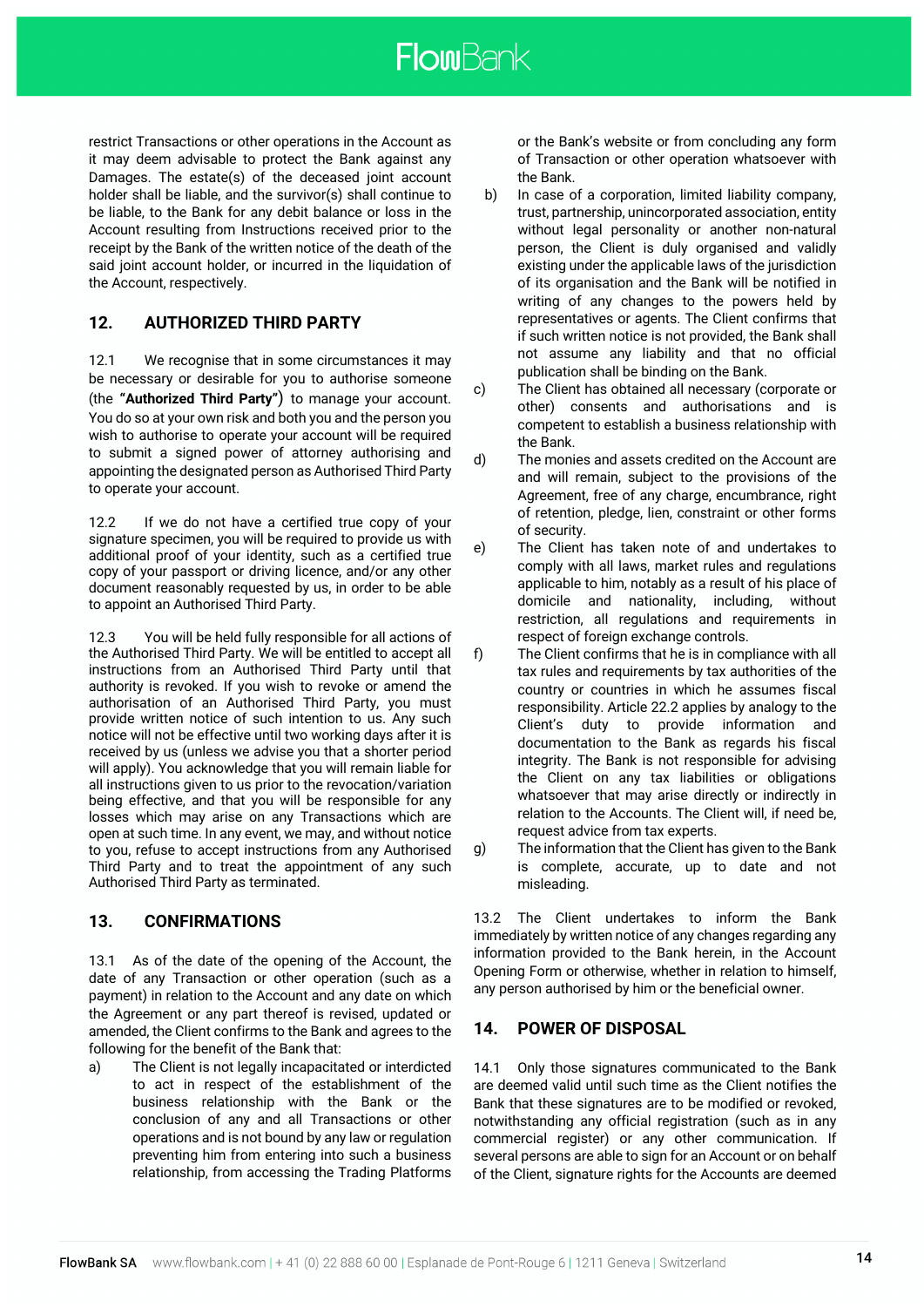to be individual, unless otherwise agreed with the Bank in writing.

14.2 Using the Bank's standard form available on its website, the Client may vest a third person with an unrestricted power of attorney (without power of substitution), thereby enabling the person so authorised to represent him in all aspects of the business relationship with the Bank, after the said power of attorney is accepted by the Bank. In principle the Bank does not accept powers of attorney granted without using the form provided by the Bank.

14.3 The Bank may require the concerned signatures to be certified. Once granted a power of attorney remains in force until the Bank receives a written notice from the Client stating that it has been revoked. A power of attorney does not expire on the death or legal incapacity of the Client.

14.4 The Client shall immediately inform the Bank with a written notice if any person authorised by him has become legally or otherwise incapable of acting. Until receipt of such written notice, or if the Client himself becomes incapable of acting without the Bank being duly informed thereof, any Damages arising from such incapacity shall be borne by the Client. No official publication shall be binding on the Bank.

# **15. CLIENT ASSETS**

15.1 The Bank may, but is not obliged to, convert all monies it holds for the Client into any currency it deems necessary or desirable to cover the Client's obligations or liabilities in this currency, in application of the exchange rate chosen by the Bank.

15.2 When the Client gives an Instruction to the Bank to carry out a Transaction at any given time, the Bank shall be entitled to use the Client's assets to secure the Client's actual or potential obligations towards the Bank in respect of such Transactions.

15.3 If assets are credited to the Client's Account and if the Client knows or should in good faith know that such assets were credited erroneously, the Client shall notify the Bank immediately of said credit entry and shall return the funds to the account as specified by the Bank. If assets are credited to the Client's Account and if the Client should in good faith question whether such assets were rightly credited to his Account, the Client shall notify the Bank immediately of said credit entry.

# **16. RIGHT OF LIEN AND SET-OFF**

16.1 In order to secure any present or future (including merely hypothetical) indebtedness or other obligations at any time owing from the Client to the Bank, the Client hereby grants to the Bank a right of lien over and a right of set-off against all of the Client's Accounts and all monies,

Open Positions, Financial Instruments held with the Bank or elsewhere and any other property in the Client's Accounts and all proceeds therefrom.

16.2 The Bank shall be entitled, at any time and without prior Notice (as defined below), to set off against any amounts due by the Bank any of its claims against the Client, regardless of whether such claims are due, regardless of the currencies in which they are denominated or, in the case of loans granted by the Bank to the Client, regardless of whether they are unsecured or secured by collateral. The Bank shall be entitled to set off even if the Bank's and the Client's claims are not identical. The Bank shall notify the Client of any set-off carried out pursuant to this Article.

16.3 The Bank shall further be entitled, in the event of default by the Client on any of his obligations to the Bank, at any time and where permitted without prior Notice or any further formality, to realise or make use in whatsoever manner and in any order it sees fit of the right of lien over the Client's assets either by forced or by private sale. To the extent permissible under applicable laws, in particular legal provisions on the realisation of collateral, for the purposes of the sale or appropriation of Financial Instruments, the value of Financial Instruments shall be the market value of that Financial Instrument determined reasonably by the Bank by reference to public index or by such other process as the Bank may select. It is agreed that the method of valuation provided for herein shall be deemed commercially reasonable.

16.4 The Bank is also entitled to net off the Client's Accounts at any time, irrespective of their type or the currency in which they are denominated. The Bank shall be entitled to net off even if the Bank's and the Client's claims are not identical, if the claim to be netted constitutes the return of an object or security deposited with the Bank or its custodians or is subject to objections or exceptions. The Bank shall notify the Client of any netting carried out pursuant to this Article. If the amounts payable are denominated in a currency other than Swiss francs, they shall be converted into Swiss francs at an exchange rate to be determined by the Bank.

# **17. MARGIN TRADING**

17.1 The Bank may allow the Client to use leverage by entering into Transactions on margin, i.e. to enter into Transactions with a market value in excess of the Client's investment in such Transactions. The minimum margin required to be maintained, as well as the margin currently held by the Client shall both be displayed on the Account, or otherwise notified to the Client and shall in each case be an amount expressed in the base currency of the Account.

17.2 Unless the Bank indicates otherwise in writing, the Bank shall calculate margin requirements on an Account basis (and not for each individual Transaction). To determine whether the Client is able to enter into a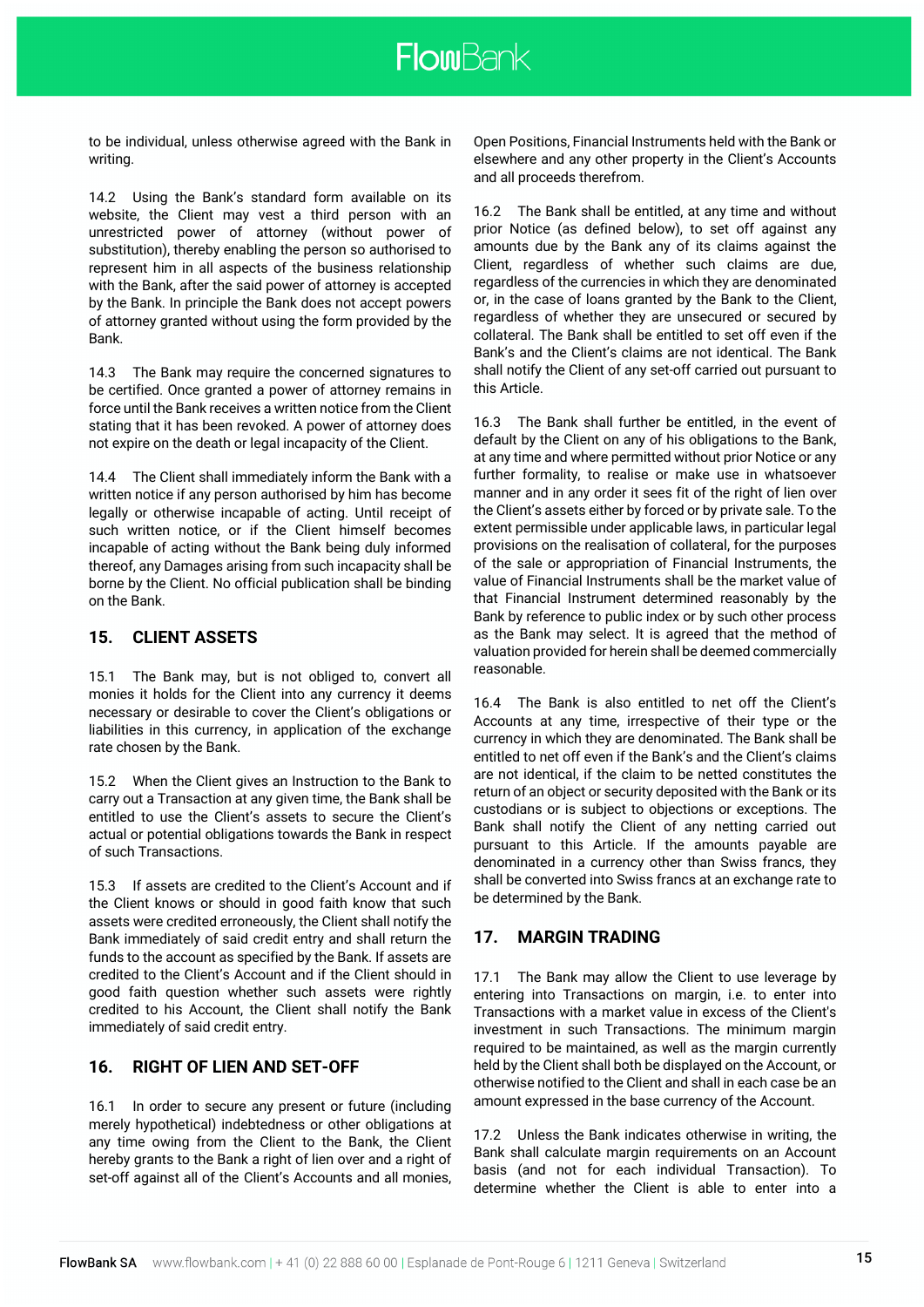leveraged Transaction and what is the required margin to do so, the Bank shall therefore assess the Account in its entirety and identify the minimum margin applicable to the Account. The Bank shall determine margin requirements in its sole discretion, using its own methodology (which the Bank shall be entitled not to disclose to the Client). Margin requirements shall be subject to change at any time and without prior notice.

17.3 In determining whether the Client holds sufficient margin on the Account, the Bank shall take into account the cash deposited on the Account in the Account's base currency. The Bank shall also be entitled take into account other cash deposits as well as the value of the securities and other assets deposited on the Account. For the purposes of determining whether the Client has deposited sufficient margin, the Bank may however ascribe to cash in currencies other than the base currency, securities and other assets a value that is inferior to their market value, and may even be zero. The aggregate value of the cash and other assets deposited on the Account may therefore be inferior to the value of the margin deposited on the Account.

17.4 In the event that the Client's current margin is, in the Bank's view, about to become inferior to the minimum margin required to be maintained by the Bank, or is already inferior to the minimum margin, the Bank may ask the Client to provide additional margin (i.e. make a **"margin call"**). To all extent permitted by law, the Client hereby waives any right he/she may have to a margin call. If the Bank decides to make a margin call, it shall send the Client a message on the Account, or otherwise attempt to contact the Client, including by sending Notices (as defined below), and set a deadline for providing additional margin. The deadline to provide additional margin may be very short, and is subject to change at any time.

17.5 If the Client fails to provide the required margin, the Client shall be deemed to be in default in accordance with 16.3. In such a case, the Banks shall be entitled to (but not obliged) liquidate all Open Positions and sell all assets deposited with the Bank to the extent the Bank deems it necessary to reduce the Client's leverage and prevent the Client from owing money to the Bank, or limiting the amounts owed by the Client to the Bank. The Bank may use an automated system to determine when to liquidate Open Positions and sell assets, as well as to execute such liquidation and sell. The Bank's margin system and the liquidation of Open Positions and sale of assets in general are designed to protect the Bank and are in no way a guarantee that the Client will not experience losses, or that the Client's losses will be limited.

17.6 Any sale of assets under this Article 17 shall be in accordance with the modalities of Article 16, and the Bank shall continue to be entitled to enforce its set off and other rights in accordance with Article 16.

# **18. NOTICES FROM THE BANK**

18.1 All notices or communications (hereinafter the **"Notices"**) from the Bank to the Client will normally be made by means of posting a Notice in the Client's Account (including on a Platform). The Bank may issue any Notice, at its sole discretion, via any other means of communication, e.g. via letter, e-mail, fax or telephone. The Client expressly agrees to receive correspondence also in electronic format and is aware of, and accepts, any consequences, losses and risks that might result from the electronic transmission of information.

18.2 The Client shall ensure that he or any person authorised by him can be contacted by the Bank at all times by telephone, fax or e-mail. If, at its sole discretion, the Bank believes it to be in its interest and/or that of the Client, the Bank may, but is not obliged to, contact the Client even if he has issued Instructions to the contrary, without incurring any liability for contacting (or failure to contact) the Client.

18.3 All Notices from the Bank to the Client shall be deemed as having been duly issued to the Client when sent to the address, e-mail address or fax number most recently supplied by the Client, when provided orally via telephone or when made available on a Trading Platform, in the Account or on the Bank's website.

18.4 Notices from the Bank sent via letter shall be deemed as having been duly received three Business Day (as defined under Article 34.7 below) after dispatch to a Swiss address, or four Business Days after dispatch to a foreign address. Where the Bank holds no valid address for the Client, the Bank's address shall be considered the Client's address; in that event, the date of dispatch shall be the date found on the Notice copies in the Bank's possession, the date of the mailing lists, or any other relevant date found on the Notice.

18.5 Notices from the Bank sent by fax shall be deemed as having been duly received upon receipt of a successful transmission report. Notices from the Bank posted, sent or given, where relevant, on a Platform, in the Account or on the Bank's website, via e-mail or telephone shall be deemed as having been duly received as soon as they are posted, sent or given. The Client shall be responsible for regularly consulting the Platform, his Account and the Bank's website in order to take note of any Notices from the Bank.

18.6 Following a specific request from the Client, the Bank may exceptionally agree to withhold its Notices. Notices withheld by the Bank shall be deemed as having been duly issued to, and received by, the Client on the date shown on the Notices. The Client undertakes to take delivery of such withheld Notices at least once every twelve months and accepts that the Bank may destroy the Notices it withholds for the Client after a period of twelve months has elapsed. The Client releases the Bank from any and all liability whatsoever in this respect.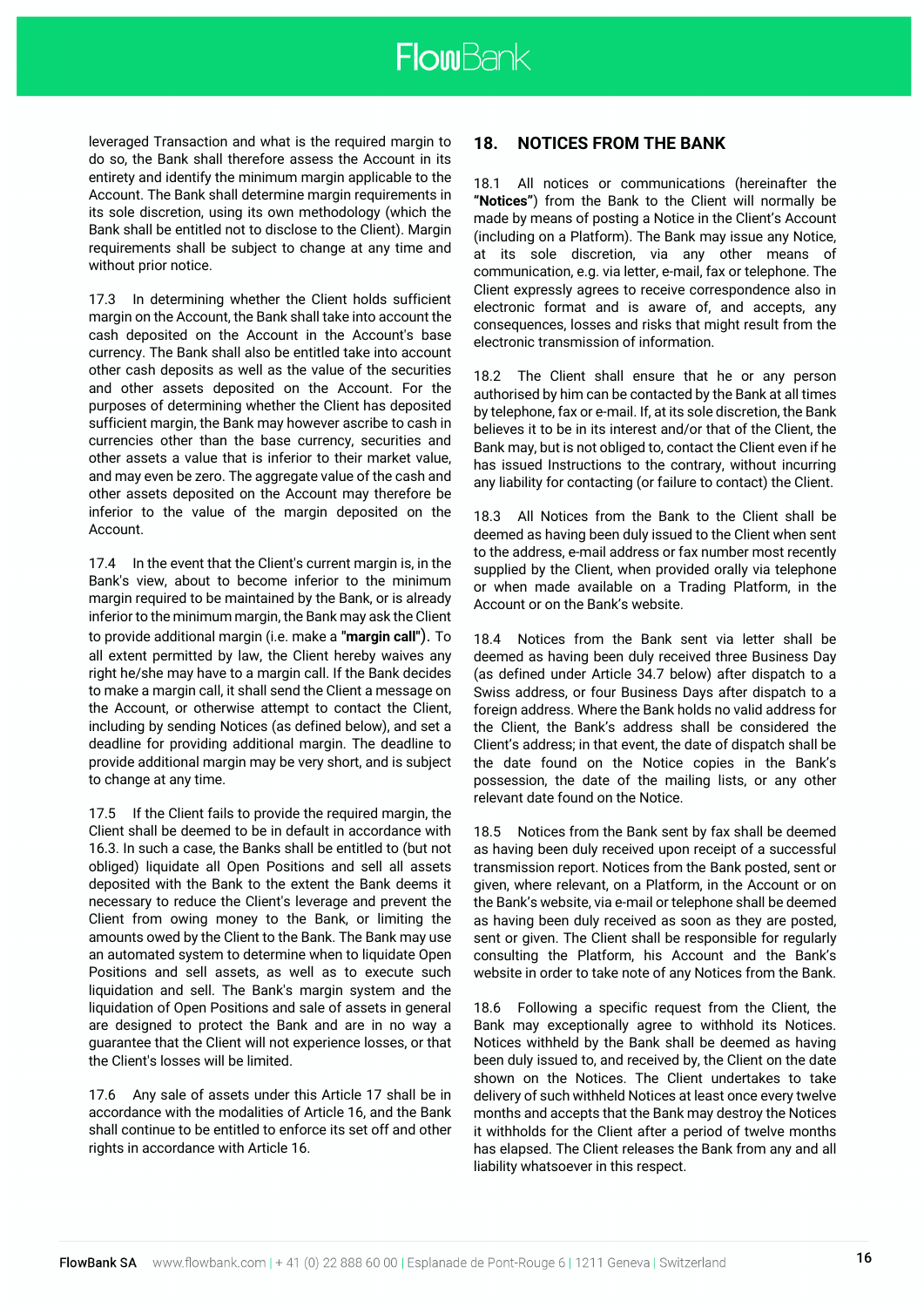

# **19. CONFIRMATIONS, STATEMENTS AND COMPLAINTS**

19.1 Unless otherwise agreed, the confirmations of Transactions and other operations will be only made available in the Account.

19.2 The Client shall immediately verify the contents of all statements, confirmations, reports and other similar documents (hereinafter the "Reports") received from the Bank or made available on his Account. Any complaint by the Client (e.g. concerning the execution or non-execution of any order, and any objections concerning a Report or a Notice from the Bank) must be made in writing immediately upon receiving the corresponding Report or Notice, but not later than thirty days after receipt. After this period, the execution or non-execution or, as applicable, the Report or Notice concerned shall be deemed to have been approved. The Client shall bear the consequences of any delay in making the complaint.

19.3 Where a Report or a Notice is expected by the Client but is not received, the Client shall notify the Bank of this without delay.

19.4 Express or tacit acknowledgement of a Report shall be deemed to constitute approval of all the items it includes, also of any reservation made by the Bank.

# **20. LIABILITY**

20.1 The Bank will perform its contractual and legal obligations towards the Clients with the ordinary business diligence as is required from any bank in Switzerland. The Bank shall only be liable to the Client for direct losses caused by fraudulent or grossly negligent breaches of the Bank's obligations under applicable Swiss law or the Agreement. In particular, the Bank shall not be liable for:

- a) Damages arising from the access to and use, or any hindrance to the access and use, of the Bank's website, the Client's Account and any of the Trading Platforms, the use of the information and Services available thereon;
- b) Damages arising from the Bank's lawful intervention pursuant to legal requirements and/or the Agreement, including the liquidation of Open Positions;
- c) Damages arising from events as described in Articles 10.14 and 10.15 or any other materialisation of any risks associated with Internet;
- d) Damages brought about directly or indirectly by extraordinary circumstances beyond the reasonable control of the Bank, which it may determine at its reasonable discretion and may only affect part of the Bank, and may include (but are not limited to) (i) technical difficulties (such as an electrical power cut, failures or breakdowns of information technology or communication channels and

equipment), (ii) unavailability and/or malfunctioning of the Bank's website or the Trading Platform and/or non- or malfunctioning of software to access the said Trading Platform for any reason whatsoever, (iii) declared or imminent wars, terrorist attacks, revolutions, civil unrest, hurricanes, earthquakes, floods and other natural disasters, (iv) mandatory provisions, steps taken by authorities, riots, strikes, lock-outs, boycotts, blockades and other significant labour disputes, regardless of whether or not the Bank is a party to the conflict, (v) the suspension, cessation or closure of any market, (vi) the imposition of limits or special or unusual terms on the trading in any market, (vii) the occurrence of a market disruption or of an exceptional movement in any market or any Financial Instrument, (viii) any other act or event that the Bank considers a hindrance to the maintaining of an orderly market, including the bankruptcy or default of a counterparty or major business relationship of the Bank, and (ix) any other situation that may be defined as "act of God" (hereinafter collectively, "Force Majeure Events").

20.2 Under no circumstances shall the Bank be liable for indirect, accumulated or subsequent Damages, nor shall it have any liability whatsoever for Damages caused by failure on the part of the Client to mitigate any Damages, in particular by failing to take immediate measures to prevent potential Damages or reduce existing Damages known or foreseeable or that should have been known or foreseeable if the Client had exercised due care and diligence. For instance, in the event that the Bank's website, the Account and/or the Trading Platforms are unavailable (e.g. due to technical problems), the Client shall use any available means of sending Instructions (e.g. telephone) or use the services of another bank or broker (e.g. to cover his Open Positions or similar positions).

20.3 The Bank may use the services of third parties, and in those circumstances the Bank shall select and appoint third parties which have the ability, capacity and are duly authorised to perform the functions and services for which they are being appointed. However, in the event of any Damages arising from an act or omission on the part of any such third party, the Bank shall not accept any liability once it has selected and appointed said third party with due care, and upon request of the Client may assign its rights, if and to the extent legally possible, against the third party to the Client.

20.4 If the Bank has failed to apply due business diligence, its liability for any Damages suffered by the Client as a result of Instructions which are not executed in time or are not executed correctly shall in any case be limited to an amount equal to the loss of interest by the Client.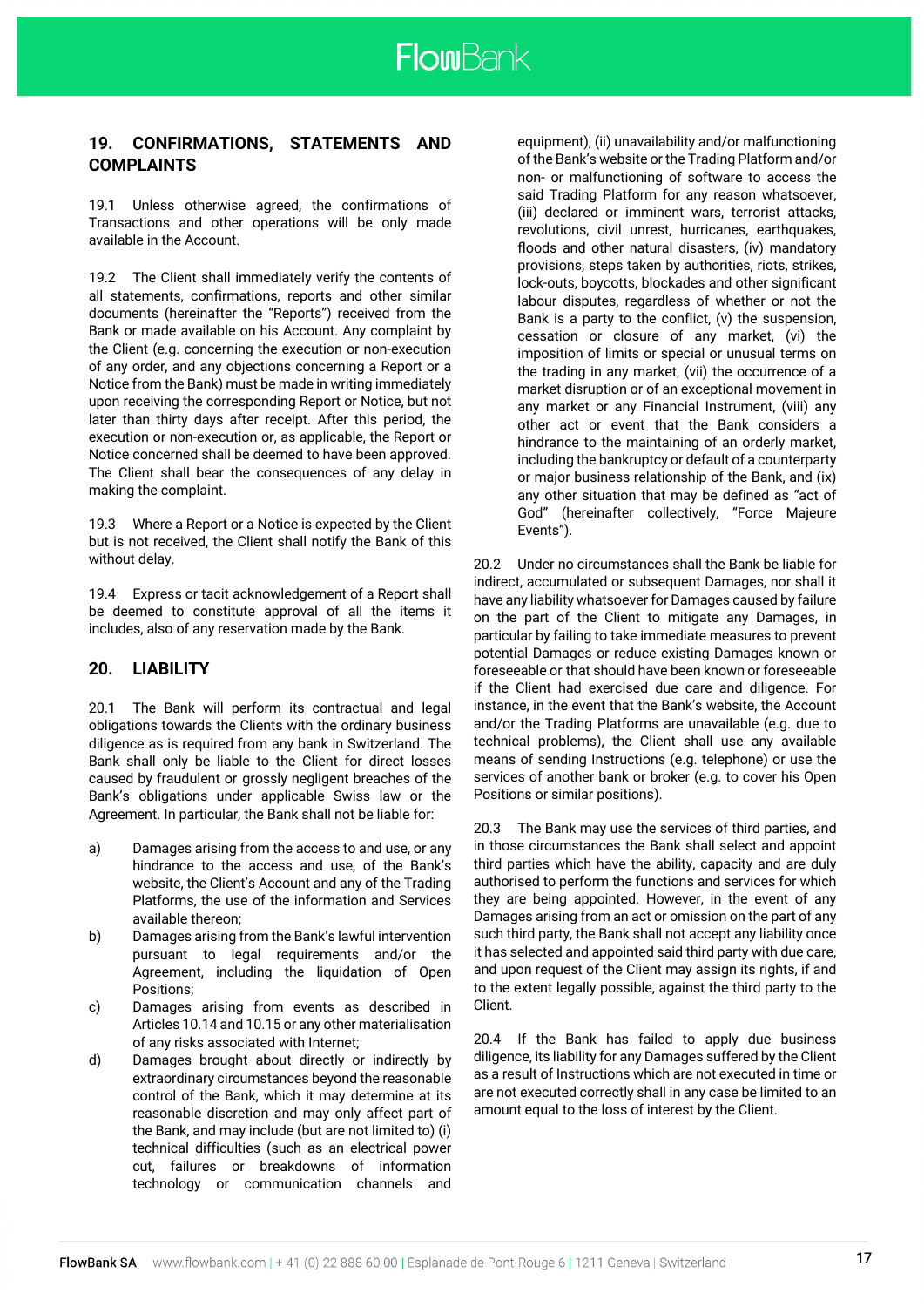# **21. INDEMNIFICATION**

21.1 The Client hereby accepts to indemnify and hold harmless the Bank from and against any Damages, any other costs (including, without limitation, travel expenses, costs for the services of a debt collection company and internal handling costs, as defined by the Bank at its reasonable discretion), and any commitments (present, future, hypothetical, unexpected or otherwise) that the Bank may sustain or incur as a result of, or in relation to, (i) the Client's failure to fully and timely perform his obligations under the Agreement or any part thereof, (ii) his failure to comply with any laws and regulations applicable to him, (iii) any measures taken by the Bank to safeguard its interests or otherwise to enforce any of the provisions of the Agreement and any other agreement between the Bank and the Client and any Transaction hereunder, (iv) an Event of Default (as defined below), (v) the Client's incorrect, incomplete and/or misleading confirmations and information, in particular as regards his fiscal situation, e.g. a status as a US person, and similar information, (vi) a freezing order, an attachment, a seizure or a similar proceeding, whether civil, criminal or administrative, in relation to the Account or (vii) any event comparable to (i)- (vi).

21.2 These indemnities shall be in addition to any other right, indemnity or claim which the Bank may have under the Agreement or the applicable laws.

21.3 The obligations of this Section 20 shall remain in force notwithstanding the termination of the Agreement or any part thereof.

# **22. FEES AND CHARGES TO THE CLIENT**

22.1 The Bank shall be entitled to debit from any Account the fees, commissions and costs stipulated in the current fee schedule appearing on the Bank's website or agreed separately in writing.

22.2 The Bank reserves the right to amend its fees. commissions and costs at any time, and the Client shall be notified of such amendments accordingly. Save where otherwise advised by the Bank in its Notice, such amendments shall be deemed as having been approved if they are not contested in writing within thirty days of the date of the Notice.

22.3 For any non-standard Services performed upon the Client's Instruction or in his presumed interests for which no indication are found on the Bank's website but that should, based on general experience, normally be performed against compensation, the Bank may use its own discretion to calculate and debit from the Account a reasonable compensation.

# **23. FINANCIAL BENEFITS OF THE BANK**

23.1 The Client acknowledges and accepts that the Bank may receive, directly or indirectly, fees, commissions (e.g. sales, distribution, trailing or acquisition commissions), retrocessions, indemnities, discounts or other benefits (hereinafter the **"Financial Benefits"**) from third parties (including entities of FLOWBANK Group) in connection with the Services provided to the Client ("Third-Party Services").

23.2 The nature, amount and calculation of these Third-Party Services depend on the third party involved, as well as the type, volume and frequency of the investments or operations carried out. The parameters for calculating these Third-Party Services are as follows:

• With regard to collective investments, between 0% and 1.3% annually of the amounts invested in the collective investments concerned;

• For structured products and special issues, between 0% and 1.5% of the issue price of the structured product or issue concerned;

• Regarding investment in certain private equity, between 0% and 1% annually of the amounts invested in the product concerned.

23.3 The Client understands and accepts that the Bank's perception of these Third-Party Services may give rise to conflicts of interest insofar as they are likely to encourage the Bank to make investment products or service providers available. with whom it has concluded a remuneration agreement. However, the Bank takes care to act in the best interests of the Client.

23.4 The Client accepts that these Third-Party Services shall remain acquired by the Bank in respect of the remuneration due to him for the services provided to the Client, in addition to the charges levied by the Bank from the Client. He thus declares to renounce, irrevocably, any claim for restitution of these Third-Party Services. At the Client's request, the Bank will provide him with any useful information in relation to these Third-Party Services received by the Bank. The Bank reserves the right to charge costs for research carried out in this regard, if applicable.

23.5 In addition, the Bank may have to pay compensation to third parties with whom the Client has dealings and who have introduced the Client to the Bank, in particular business introducers and independent managers.

23.6 The remuneration, which may take the form of a contribution commission ("Finder's fees"), provisions, discounts and other advantages, varies in particular according to the value of the Client's assets and / or the transactions carried out. The Client confirms that he has been duly informed by the third party with whom he is in contact with the nature, calculation methods and order of magnitude of this compensation. The Client accepts the principle of said payments and waives any claim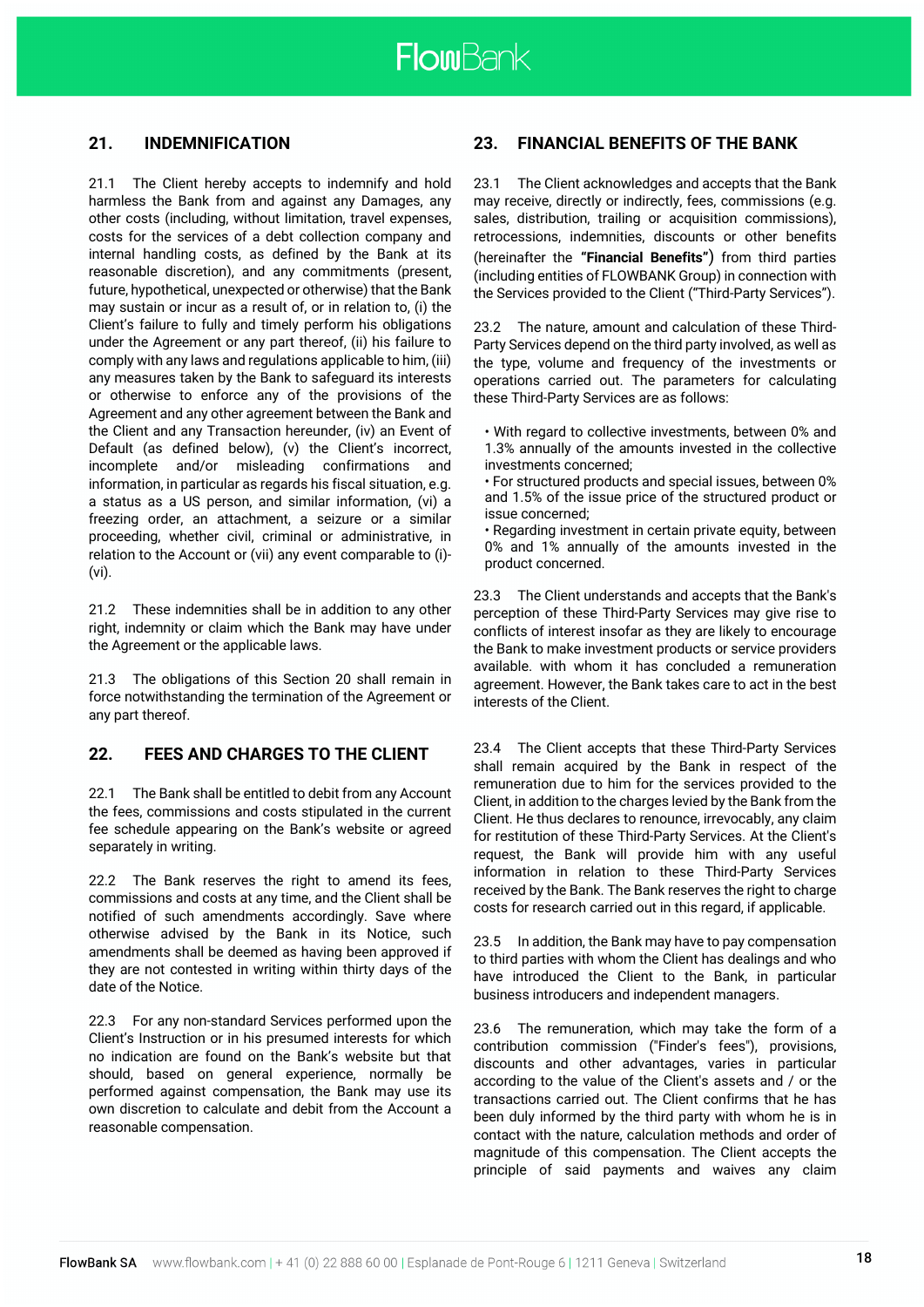whatsoever in this regard, pecuniary or not, against the Bank.

23.7 The Client acknowledges and accepts that the nature, amount and calculation of the Financial Benefits may vary. Further information on such Financial Benefits can be found in the information sheet which is published in the web pages related to fees and commissions on the Bank's website. The Client may request that the Bank provides him with further information regarding the Financial Benefits.

# **24. BANK CLIENT CONFIDENTIALITY AND DATA PROTECTION**

24.1 The Bank is required by law to maintain strict confidentiality in respect of the relationship between the Client and the Bank. The Bank may be required to disclose to authorities, brokers, custodians, issuers of certain products, etc. personal, financial and other data relating to the Client, the Account, the beneficial owner of the account and any other person related to the Account (hereinafter **"Personal Data"**) in accordance with the applicable laws, market rules or contracts with the respective third parties.

# 24.2 **The Client releases the Bank from its duty of confidentiality (including the banking secrecy) if this is necessary in view of Article 24.1 or to safeguard the legitimate interests of the Bank and/or the Client**. This applies:

- a) in the event of any legal action taken by the Client against the Bank;
- b) if the Bank needs to secure claims and realise collateral provided by the Client or by third parties;
- c) in debt recovery proceedings or other proceedings instigated by the Bank against the Client;
- d) if the Bank is the subject of allegations made by the Client in public or to Swiss or foreign authorities.
- e) to domestic or cross-border payments or transfers. The Bank is entitled to communicate the Client's information, in particular his name and address, IBAN (International Bank Account Number) or his account number, to the banks concerned (in particular, the correspondent banks of the Bank in Switzerland and abroad), to operators of payment transaction systems in Switzerland and abroad (e.g. Swiss Interbank Clearing [SIC]), SWIFT (Society for Worldwide Interbank Financial Telecommunication) and to beneficiaries;
- f) to national and cross-border Transactions and other operations (as part of corporate actions or otherwise), as well as to transactions executed by SIC/SWIFT. The Bank is in particular entitled to communicate to the banks, central securities depositories and Swiss and foreign system operators concerned the name, address, IBAN, account number or custody account number of the

final beneficiary account holder, the registered shareholder or other parties involved in the Transaction or the other operation;

- g) to disclosures of Personal Data to the relevant Bank's counterparty, the relevant authority or any other relevant third party where, as a result of Transactions of the Client in Financial Instruments subject to domestic or foreign market rules, such disclosures are necessary for the said Transaction or related Transactions to be executed in accordance with the applicable market rules and/or allow avoiding that (i) the Client's account or the Bank's account be blocked, (ii) the Bank's contract with a counterparty be terminated, (iii) the Bank be subject to prosecution or other proceedings, and/or (iv) an event arise that might have negative consequences for the Bank;
- h) to any other cases described in the dedicated notice on the Bank's website, as may be amended from time to time without prior Notice to the Client.

24.3 The Client accepts and consents that the Bank processes, in accordance with the Swiss Data Protection Act, Personal Data that it has obtained, in particular for the purposes of carrying out Transactions and other operations, providing any Service under the Agreement, fulfilling legal requirements, maintaining the Client relationship, marketing its products and Services, and improving the quality of products and Services.

24.4 The Client consents and explicitly authorises that the Bank exchanges information on the Client (including Personal Data) with other entities of FLOWBANK Group in Switzerland or abroad subject to the terms of the dedicated notice on the Bank's website pursuant to Article 24.2 h). This consent and authorisation shall also be considered to have been given to the relevant entity of FLOWBANK Group, which shall also be authorised to process such information on the Client, in accordance with applicable laws.

24.5 The Client acknowledges and agrees that once Personal Data has been transferred outside of Switzerland, it is generally no longer protected by Swiss law but subject to the applicable legislation and may be transmitted to third parties or authorities in accordance with any applicable law.

24.6 The Client is aware of the fact that any data transmitted via the Internet are regularly transmitted in an unsupervised manner beyond Switzerland, even if the sender and the recipient are both located in Switzerland. Even where the data themselves are encrypted, the sender and recipient can sometimes remain unencrypted, such that third parties may be able to infer their identity.

24.7 The Client also acknowledges that the Bank may use a third-party supplier's software and that the IP address of the computer or device on which the Client uses the said software may become known to that third-party supplier, who may not be located in Switzerland. The Client accepts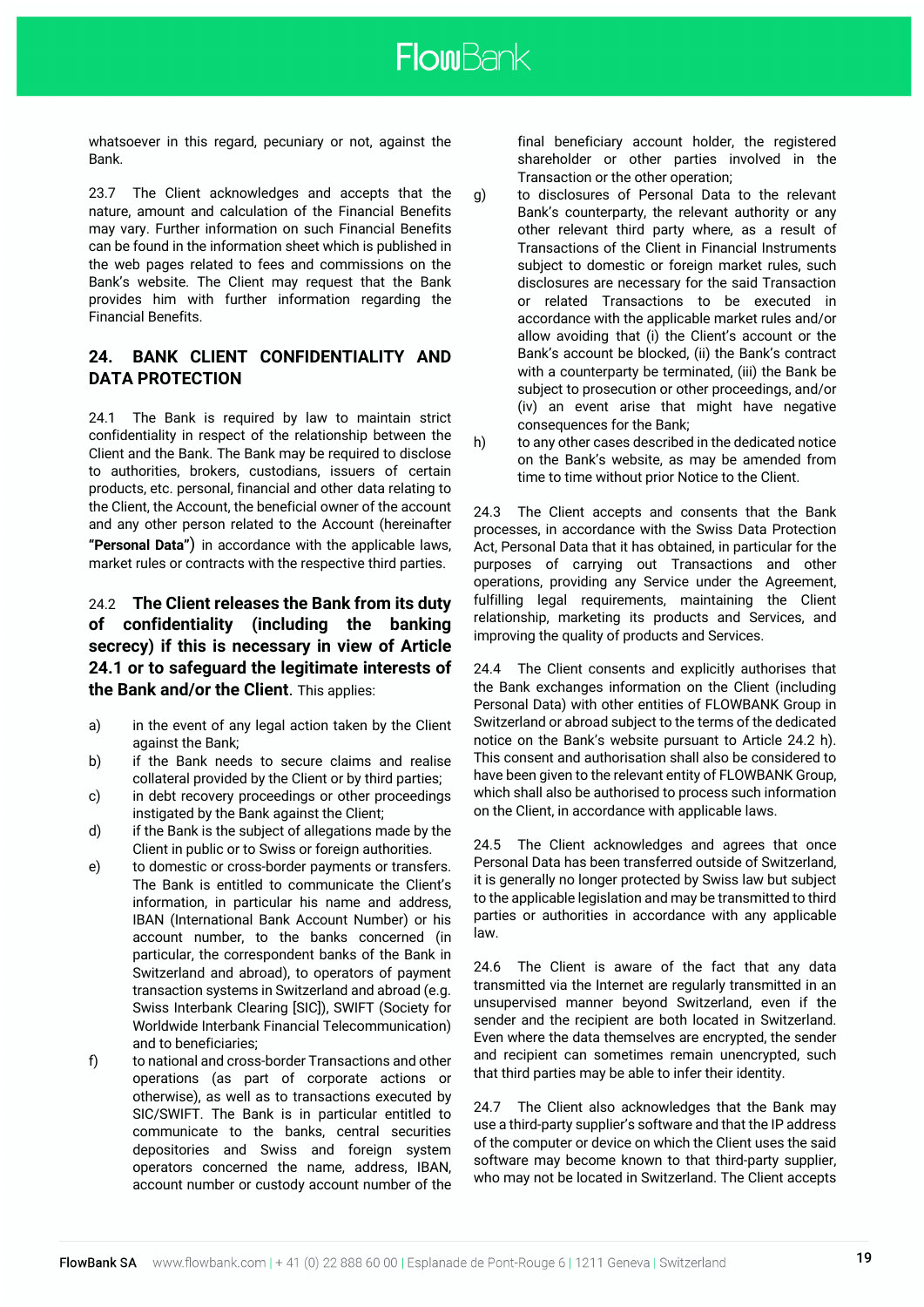any and all related consequences, particularly in terms of confidentiality and data protection.

# **25. CLIENTS INTRODUCED BY A THIRD PARTY**

25.1 If a third party, such as an introducing broker, an asset manager or a third party advisor, introduced the Client to the Bank, the Client understands and agrees that the Bank may pay fees, commissions, retrocessions, indemnities or other benefits to such party for the introduction or the provision of other Services. These compensations may be calculated on a per-trade basis or on another basis, such as the fees and commissions charged by the Bank to the Client or the Client's assets held with the Bank. The Client understands and agrees such third party shall have the right to access information regarding the Client and his Account.

25.2 The Bank does not control and cannot vouch for the accuracy or completeness of any information or advice the Client may have received or may receive in the future from said third party. If the Client receives information or trading advice from an introducing broker, an asset manager or any other third party, the Bank shall in no way be liable for any Damages resulting from the Client's use of such information or advice.

25.3 The Client acknowledges and accepts that such third party does not in any form or manner represent or act for or on behalf of the Bank and is absolutely independent from the Bank or any entity of FLOWBANK Group.

25.4 The Client understands that such third party may not be regulated by a regulatory authority.

25.5 The activities of any person (such as, without limitation, a third party as mentioned herein) who is granted an authorisation to carry out Transactions or other operations on the Client's Account shall be regularly monitored by the Client. The Bank shall not be liable for any Damages caused by any Instructions issued by such authorised person to the Bank.

# **26. MONEY LAUNDERING**

26.1 The Client confirms that he is aware of the requirements imposed by anti-money laundering legislation and regulations and that he is obliged to co-operate fully with the Bank in order to comply with all applicable requirements. Any other obligations arising out of and in connection with legal and regulatory anti-money laundering measures under any applicable laws remain reserved.

26.2 The Client is obliged, and undertakes, to provide the Bank with any and all requested information and documentation concerning his person or, wherever necessary, concerning the identity of any third party on

whose behalf and for whose account he acts (such as the beneficial owner), notably in a capacity as agent.

26.3 The Bank may in particular request information and supplementary details in respect of the justification for, and economic background of, the Client, the assets on the Account, and any Transaction and other operations associated with his Account. If such information is not provided or is, in the opinion of the Bank, insufficient, it may, without prior Notice to the Client, decline to execute the Instructions of the Client, postpone the execution of such Instructions, block the assets on the Account, notify the relevant authorities and/or terminate the relationship with the Client. Provided that the Bank has complied with applicable legal provisions or internal or external rules and regulations, the Bank shall not be liable for any Damages caused by any or all of these measures.

# **27. RECORDING OF CONVERSATIONS**

27.1 The Client expressly accepts and grants his consent that the Bank may, but is not obliged to, record conversations conducted between the Bank and the Client via the Internet and by telephone and produce transcripts of conversations and other communication between the Bank and the Client, the Client's representatives and other signatories on his Account.

27.2 Such records and transcripts shall remain the property of the Bank and the Client accepts that they may be used by the Bank as evidence, such as in the event of any dispute or in case of requests by an authority. The Bank may, at its entire discretion, disclose such records and transcripts as it deems necessary or adequate.

27.3 Any such records and transcripts produced by the Bank will be treated in accordance with its normal practice and may, from time to time, be destroyed in accordance with such practice. The Bank shall not be liable if conversations conducted by telephone and via the Internet were not recorded for any reason whatsoever.

# **28. PAYMENTS**

28.1 The Client shall promptly deliver any amounts necessary under the Agreement to allow the Bank to carry out Transactions or other operations for the Client and cover any and all obligations arising out of and in connection with Transactions or other operations.

28.2 The Bank is not obliged to execute Instructions from the Client for which there is no cover or credit limit. If the Client has issued Instructions, the total amount of which exceeds the credit balance available or the credit facilities granted, the Bank is entitled to decide, at its own discretion and irrespective of the date or the time of receipt by the Bank, which Instructions, if any, are to be executed in full or in part. The Bank may also decide to reject all the concerned Instructions.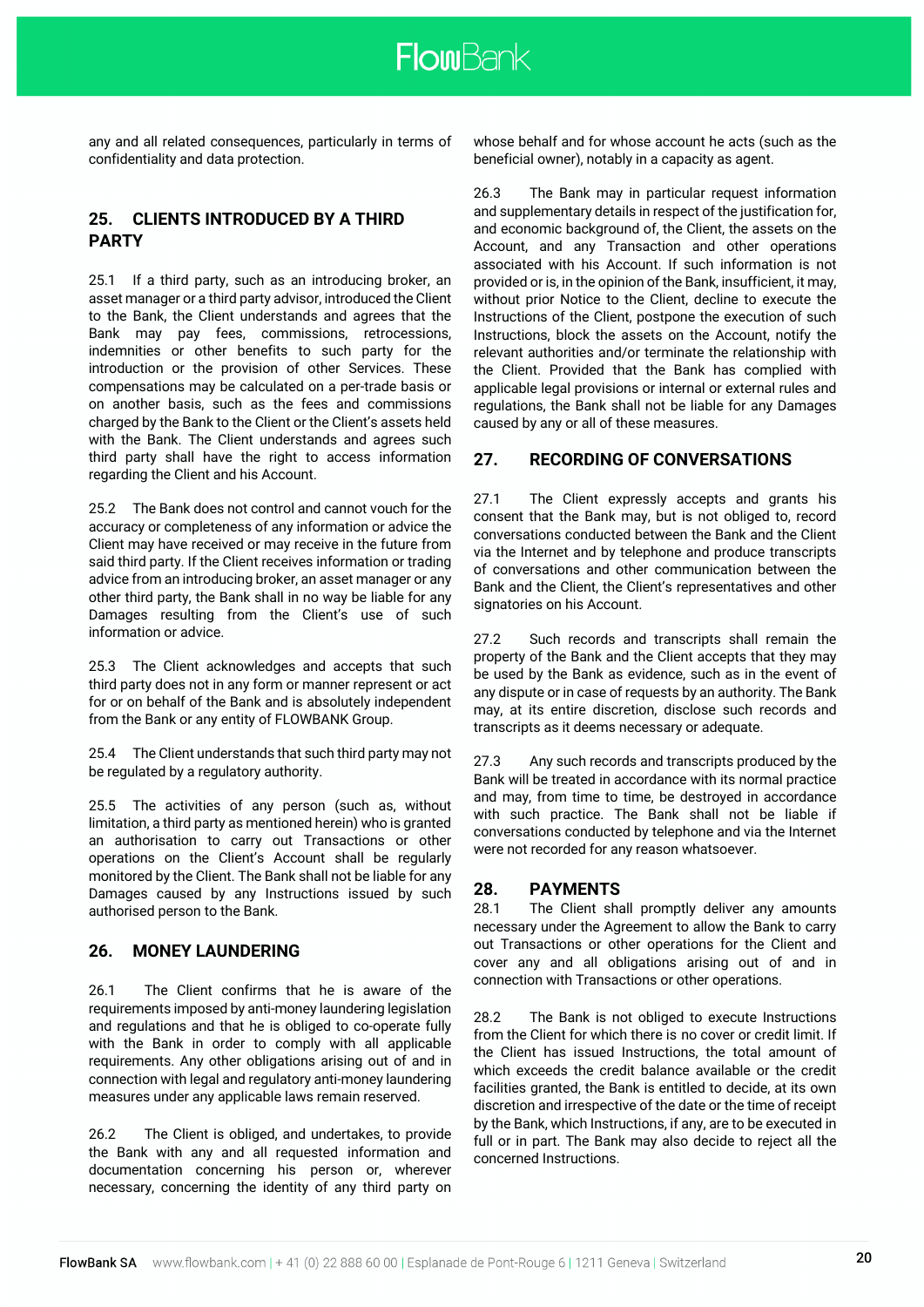28.3 The Client is advised that the specific characteristics of the systems in place in each country may slow down or even prevent the execution of payments or transfers.

28.4 The Bank is not obliged to execute Instructions for payments or to process incoming payments that infringe applicable laws, regulatory provisions or official orders of authorities, or that in some other way may not be compatible with internal or external rules and regulations for the Bank.

28.5 The Client is aware of the fact that payments in a foreign currency are generally executed through a bank located in a country issuing this currency. The Client is also aware of the fact that certain countries (such as the USA) apply embargoes or similar measures towards certain other countries. The Client shall examine his payment Instruction in the light of such embargoes or similar measures and shall refrain from issuing such payment Instruction, if the concerned payment may be blocked or subject to any other similar measure by a bank, a body or any other organisation. The Bank shall not be obliged to examine the Client's payment Instruction in the light of embargoes or similar measures and shall not be liable for any Damages suffered by the Client as a result of the application of embargoes or similar measures.

# **29. OUTSOURCING**

29.1 For the purpose of outsourcing all or part of its activities, the Bank reserves the right to procure services from third parties, including entities of FLOWBANK Group, in Switzerland or abroad. Such outsourced activities shall remain under the responsibility and supervision of the Bank to the extent required by applicable laws and regulations. Where Personal Data of the Client is involved, the Bank will ensure its confidentiality in accordance with applicable law. 29.2 Activities which are currently outsourced concern the storage and archiving of account opening documentation and maintenance of the IT database; these activities are outsourced within Switzerland. Relevant information on the activities outsourced can be found in the dedicated notice on the Bank's website, as may be amended from time to time without prior Notice to the Client.

# **30. INTELLECTUAL PROPERTY**

30.1 All copyrights, trademarks, trade secrets and other intellectual property rights in the Platforms and the Bank's website shall remain at all times the sole and exclusive property of the Bank or of the third-party owners. The Client shall have no right or interest in such intellectual property rights except for the non-exclusive right to access and use them as specified under the Agreement. The Client shall not copy, modify, de-compile, reverse engineer, alter or make derivative works of the Bank's intellectual property rights or the manner in which they operate. Any violation of the above shall be subject to prosecution.

30.2 It is expressly prohibited for the Client to directly or indirectly use any device, software or other artifice to manipulate or attempt to manipulate the functioning of any electronic system, interface, device, data feed or software of any type or kind made available by the Bank in connection with any Platform or his Account.

# **31. EVENT OF DEFAULT**

31.1 Acting at its sole discretion and without being obliged to issue prior Notice to the Client, the Bank is entitled to:

- (i) terminate the Agreement or any part thereof,
- (ii) liquidate any Open Position, in full or in part, immediately or within a specified period,
- (iii) in accordance with the right of pledge and netting granted to the Bank pursuant to these General Terms and Conditions, realise any assets the Client holds with the Bank,
- (iv) cancel any or all outstanding Instructions,
- (v) block any assets on the Client's Account(s),
- (vi) suspend the fulfilment of its own obligations or
- (vii) take any other measures, if the Bank considers it necessary for its own protection, in particular, upon or following the occurrence of a Force Majeure event or if any of the events set out below (hereinafter individually, an **"Event of Default"**) arise or at any time after an Event of Default set out below has arisen:
- a) The Client fails to make any due payment (e.g. delivery of additional margin, if applicable) to the Bank for whatever reason, or provide a guarantee of any kind by its due date;
- b) The Client violates or fails to comply with any or all of the provisions of the Agreement or any part thereof, any or all of the provisions of any other applicable contract between the Bank and the Client, or the terms of a Transaction;
- c) The Client fails to fulfil any obligation towards the Bank or commits a breach of his/her representations, warranties, confirmations or acknowledgements;
- d) The Client dies, is declared missing or is otherwise incapacitated or interdicted;
- e) The Client becomes insolvent, ceases activities, or files for pre-insolvency proceedings or any other comparable proceedings;
- f) The Client is subject to bankruptcy, restructuring proceedings, or any other comparable proceedings, including protective measures pursuant to Article 27 of the Swiss Banking Act and/or reorganisation proceedings pursuant to Articles 47 ss of the FINMA Ordinance on the Insolvency of Banks and Securities Dealers;
- g) Debt enforcement proceedings (incl. foreclosure) are commenced against the Client or the Client is unable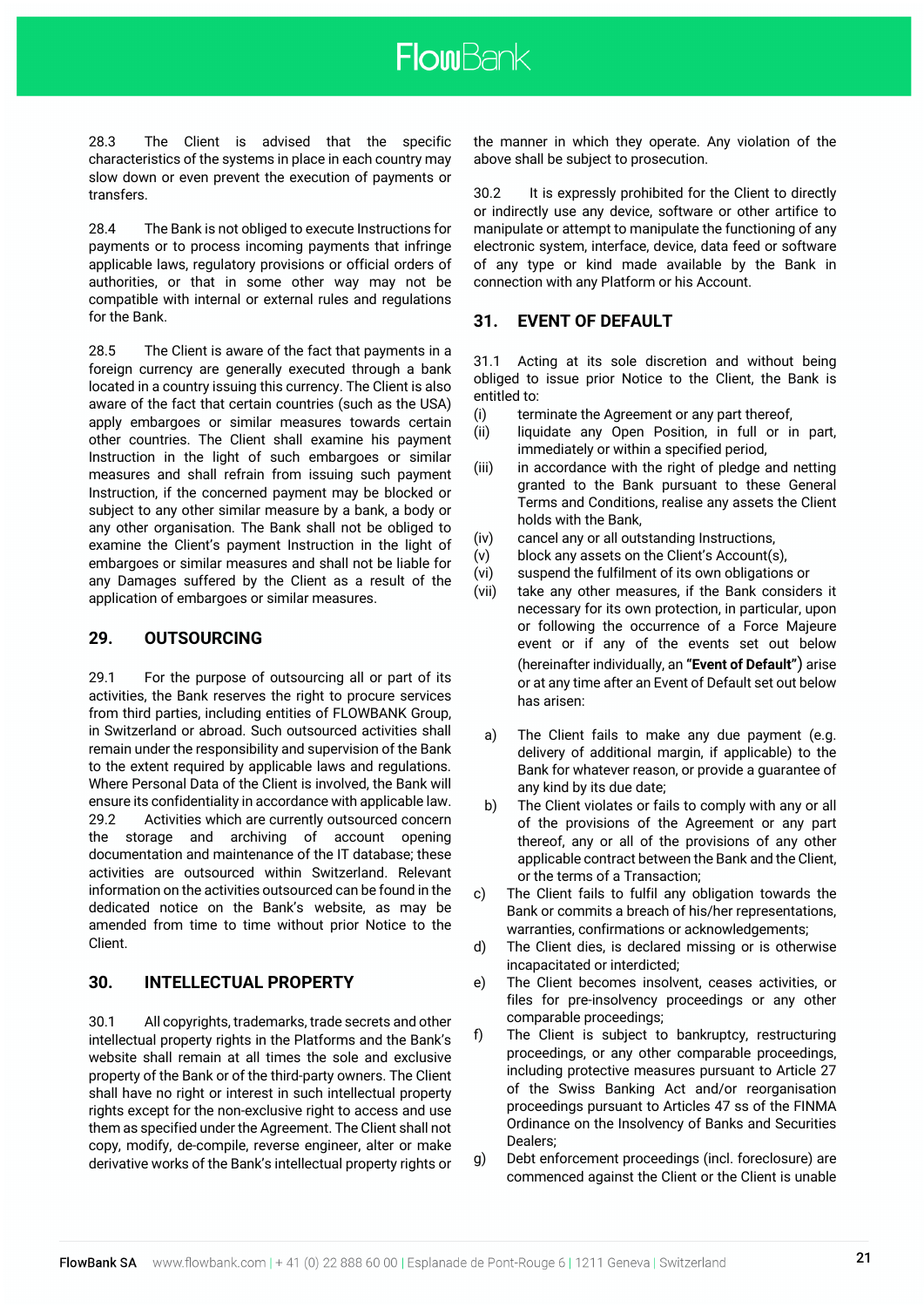or refuses to settle all or part of his/her debts or fulfil his/her financial obligations;

- h) The Client is subject to any other liquidation proceedings, or the appointment of an administrator, liquidator or receiver at the request of or by a regulatory authority or court;
- i) The Client is subject to any procedure equivalent or comparable to those covered under (e) to (h) above;
- j) The Bank or the Client is required to liquidate an Open Position or part of an Open Position by a competent authority.

31.2 Unless otherwise decided by the Bank, where an Event of Default listed under e), f) or h) above occurs, the Agreement shall be deemed to have been terminated immediately prior to the occurrence of said Event of Default and the Service due on or after the termination date shall be superseded by the obligation to pay a Liquidation Amount (as defined below) in the currency chosen by the Bank.

31.3 Where the Bank terminates the Agreement or any part thereof with the Client following the occurrence of an Event of Default, the Bank shall be entitled to have the fulfilment of its Service(s) and its obligations due on or after the termination date be superseded by the obligation to pay a Liquidation Amount in the currency chosen by the Bank.

31.4 The "Liquidation Amount" shall be calculated by the Bank and shall consist of:

- a) the difference between the revenue that the Bank would have realised and the expense that the Bank would have incurred (replacement values) if the Bank had executed the Replacement Transactions (as defined below) in the market on the date of termination. A "Replacement Transaction" shall be considered to be a Transaction whose financial effects for the Bank would have been the same as those of the liquidated Transaction;
- b) plus any amounts due to the Bank before the date of termination;
- c) minus any amounts already owed by the Bank before the date of termination.

31.5 If the concerned amounts are denominated in a currency other than the currency chosen by the Bank, they shall be converted into the chosen currency at an exchange rate to be determined by the Bank.

31.6 Irrespective of any other guarantees specifically agreed for this purpose, the Bank shall be authorised to set off the Liquidation Amount in accordance with these General Terms and Conditions.

# **32. TERMINATION**

32.1 Either the Bank or the Client may terminate, at any time and without stating any reasons, any business relationship arising out of and in connection with the Agreement. The termination notice by the Client shall be

provided in writing to the Bank; the Bank is entitled to issue the termination Notice to the Client also using one of the other means mentioned in Section 18, such as via the Account or a Platform. Unless expressly stipulated otherwise in such Notice, the business relationship shall be terminated with immediate effect.

32.2 If the Account still contains Open Positions at the time of the notification of the termination, the Client shall have a period of ten Business Days in order to liquidate or transfer all his Open Positions, failing which the Bank reserves the right to liquidate all the Client's Open Positions, regardless of the fact that such liquidation may result in a gain or a loss. The Agreement shall continue to bind both the Bank and the Client in relation to the abovementioned Transactions.

32.3 Upon termination of the business relationship, the Client shall inform the Bank where the Client Assets are to be transferred. If the Client fails to provide relevant Instructions within the deadline set by the Bank, the Bank is entitled to (i) charge reasonable fees for the maintenance of the Account, (ii) arrange for physical or electronic delivery of Financial Instruments to the Client's address and/or a safe custody account of the Client with another bank, if known to the Bank, and/or (iii) liquidate any Financial Instruments and deposit the proceeds plus any credit balances at the place designated by competent court or send the same to the Client's last known address by crossed cheque with debt-discharging effect. The Client shall bear all respective costs for, and any other consequences of, such a transfer of the assets.

### **33. CONTACT MAINTENANCE**

33.1 The Client shall take all appropriate measures to maintain a regular contact with the Bank concerning monies and assets deposited. The Client shall notify without delay of any change in name, address, domicile (including fiscal domicile), address for correspondence, email address, and telephone number or any other element of his situation which may result in contact between the Bank and the Client being interrupted, and to take any steps necessary to allow contact to be re-established in that event.

33.2 The Client authorises the Bank to take all appropriate or necessary steps to locate him, or his beneficiaries or the Authorized Third-Party as the case may be, once it notes that communications addressed to the Client are not reaching him or should there be no contact with the Client within a specific period, which the Bank will stipulate at its sole discretion. If such investigation proves unsuccessful and the assets are deemed to be without contact within the meaning of any applicable laws, the Client recognises that the Bank may notify third parties of the existence of the relationship in accordance with any applicable laws.